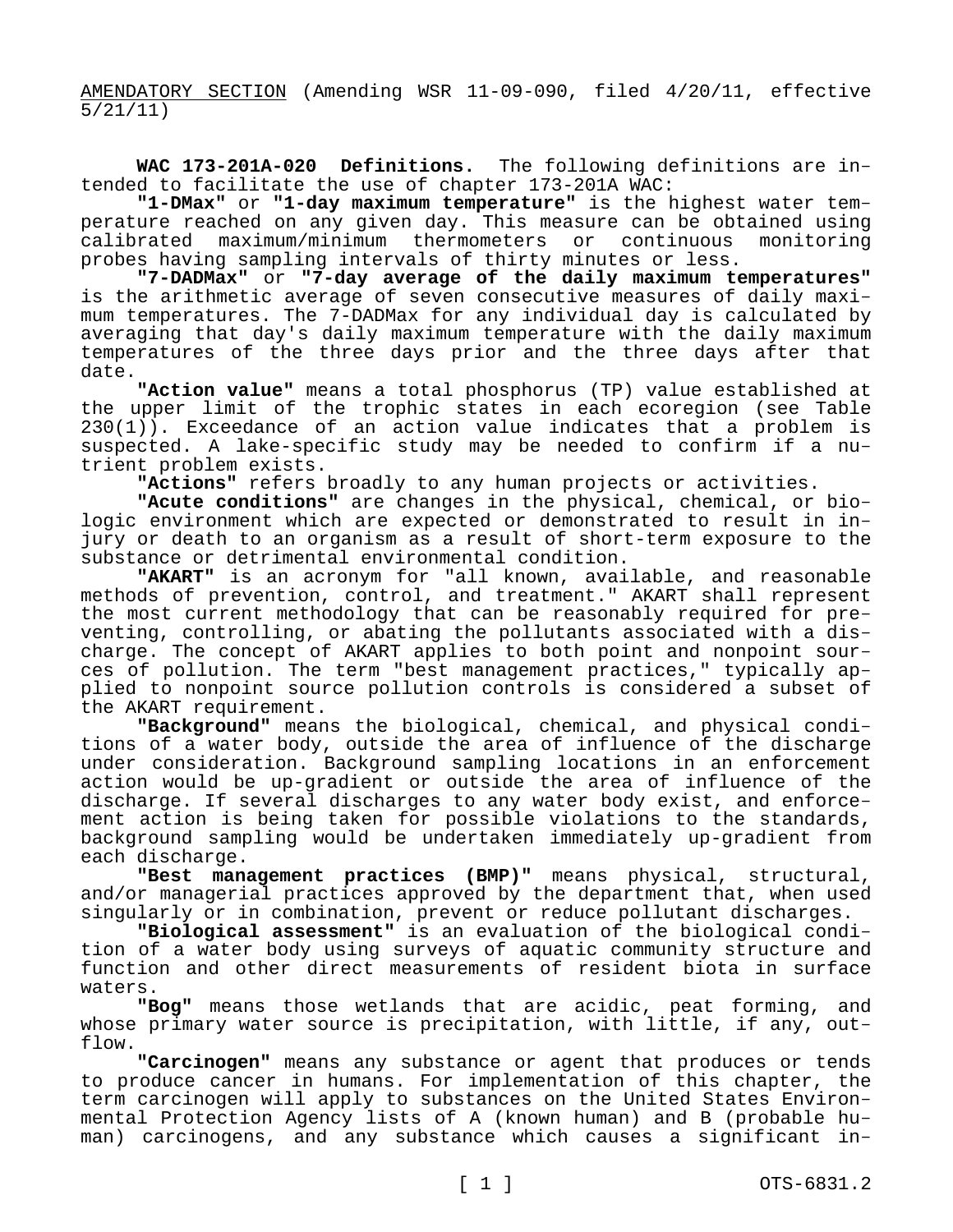creased incidence of benign or malignant tumors in a single, well conducted animal bioassay, consistent with the weight of evidence approach specified in the United States Environmental Protection Agency's Guidelines for Carcinogenic Risk Assessment as set forth in 51 FR 33992 et seq. as presently published or as subsequently amended or republished.

**"Chronic conditions"** are changes in the physical, chemical, or biologic environment which are expected or demonstrated to result in injury or death to an organism as a result of repeated or constant exposure over an extended period of time to a substance or detrimental environmental condition.

**"Compliance schedule"** or **"schedule of compliance"** is a schedule of remedial measures included in a permit or an order, including an enforceable sequence of interim requirements (for example, actions, operations, or milestone events) leading to compliance with an effluent limit, other prohibition, or standard.

**"Created wetlands"** means those wetlands intentionally created from nonwetland sites to produce or replace natural wetland habitat.

**"Critical condition"** is when the physical, chemical, and biological characteristics of the receiving water environment interact with the effluent to produce the greatest potential adverse impact on aquatic biota and existing or designated water uses. For steady-state discharges to riverine systems the critical condition may be assumed to be equal to the 7Q10 flow event unless determined otherwise by the department.

**"Damage to the ecosystem"** means any demonstrated or predicted stress to aquatic or terrestrial organisms or communities of organisms which the department reasonably concludes may interfere in the health or survival success or natural structure of such populations. This stress may be due to, but is not limited to, alteration in habitat or changes in water temperature, chemistry, or turbidity, and shall consider the potential build up of discharge constituents or temporal increases in habitat alteration which may create such stress in the long term.

**"Department"** means the state of Washington department of ecology.

**"Designated uses"** are those uses specified in this chapter for each water body or segment, regardless of whether or not the uses are currently attained.

**"Director"** means the director of the state of Washington department of ecology.

**"Drainage ditch"** means that portion of a designed and constructed conveyance system that serves the purpose of transporting surplus water; this may include natural water courses or channels incorporated in the system design, but does not include the area adjacent to the water course or channel.

**"Ecoregions"** are defined using EPAs *Ecoregions of the Pacific Northwest* Document No. 600/3-86/033 July 1986 by Omernik and Gallant.

**"Enterococci"** refers to a subgroup of fecal streptococci that includes *S. faecalis, S. faecium, S. gallinarum,* and *S. avium*. The enterococci are differentiated from other streptococci by their ability to grow in 6.5% sodium chloride, at pH 9.6, and at 10°C and 45°C.

**"***E. coli***"** or **"***Escherichia coli***"** is an aerobic and facultative gram negative nonspore forming rod shaped bacterium that can grow at 44.5 degrees Celsius that is ortho-nitrophenyl-B-D-galactopyranoside (ONPG) positive and Methylumbelliferyl glucuronide (MUG) positive.

**"Existing uses"** means those uses actually attained in fresh or marine waters on or after November 28, 1975, whether or not they are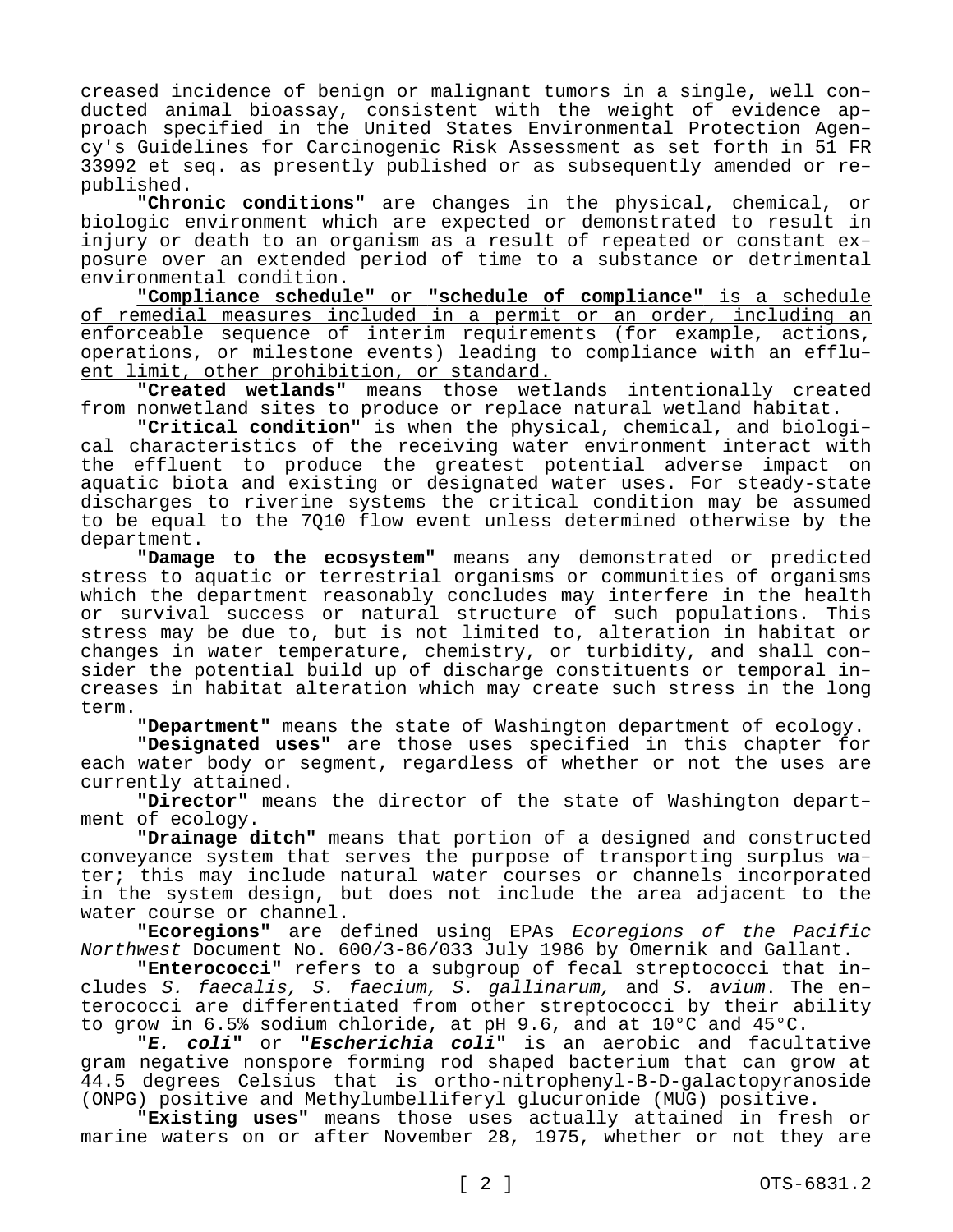designated uses. Introduced species that are not native to Washington, and put-and-take fisheries comprised of nonself-replicating introduced native species, do not need to receive full support as an existing use.

**"Extraordinary primary contact"** means waters providing extraordinary protection against waterborne disease or that serve as tributaries to extraordinary quality shellfish harvesting areas.

**"Fecal coliform"** means that portion of the coliform group which is present in the intestinal tracts and feces of warm-blooded animals as detected by the product of acid or gas from lactose in a suitable culture medium within twenty-four hours at 44.5 plus or minus 0.2 degrees Celsius.

**"Geometric mean"** means either the nth root of a product of n factors, or the antilogarithm of the arithmetic mean of the logarithms of the individual sample values.

**"Ground water exchange"** means the discharge and recharge of ground water to a surface water. Discharge is inflow from an aquifer, seeps or springs that increases the available supply of surface water. Recharge is outflow downgradient to an aquifer or downstream to surface water for base flow maintenance. Exchange may include ground water discharge in one season followed by recharge later in the year.

**"Hardness"** means a measure of the calcium and magnesium salts present in water. For purposes of this chapter, hardness is measured in milligrams per liter and expressed as calcium carbonate  $(CaCO<sub>3</sub>)$ .

**"Intake credit"** is a procedure for establishing effluent limits in waste discharge permits issued pursuant to the National Pollutant Discharge Elimination System that take into account the amount of a pollutant that is present in public waters, at the time water is removed from the body of water by the discharger or other facility supplying the discharger with intake water.

**"Irrigation ditch"** means that portion of a designed and constructed conveyance system that serves the purpose of transporting irrigation water from its supply source to its place of use; this may include natural water courses or channels incorporated in the system design, but does not include the area adjacent to the water course or channel.

**"Lakes"** shall be distinguished from riverine systems as being water bodies, including reservoirs, with a mean detention time of greater than fifteen days.

**"Lake-specific study"** means a study intended to quantify existing nutrient concentrations, determine existing characteristic uses for lake class waters, and potential lake uses. The study determines how to protect these uses and if any uses are lost or impaired because of nutrients, algae, or aquatic plants. An appropriate study must recommend a criterion for total phosphorus (TP), total nitrogen (TN) in µg/l, or other nutrient that impairs characteristic uses by causing excessive algae blooms or aquatic plant growth.

**"Mean detention time"** means the time obtained by dividing a reservoir's mean annual minimum total storage by the thirty-day ten-year low-flow from the reservoir.

**"Migration or translocation"** means any natural movement of an organism or community of organisms from one locality to another locality.

**"Mixing zone"** means that portion of a water body adjacent to an effluent outfall where mixing results in the dilution of the effluent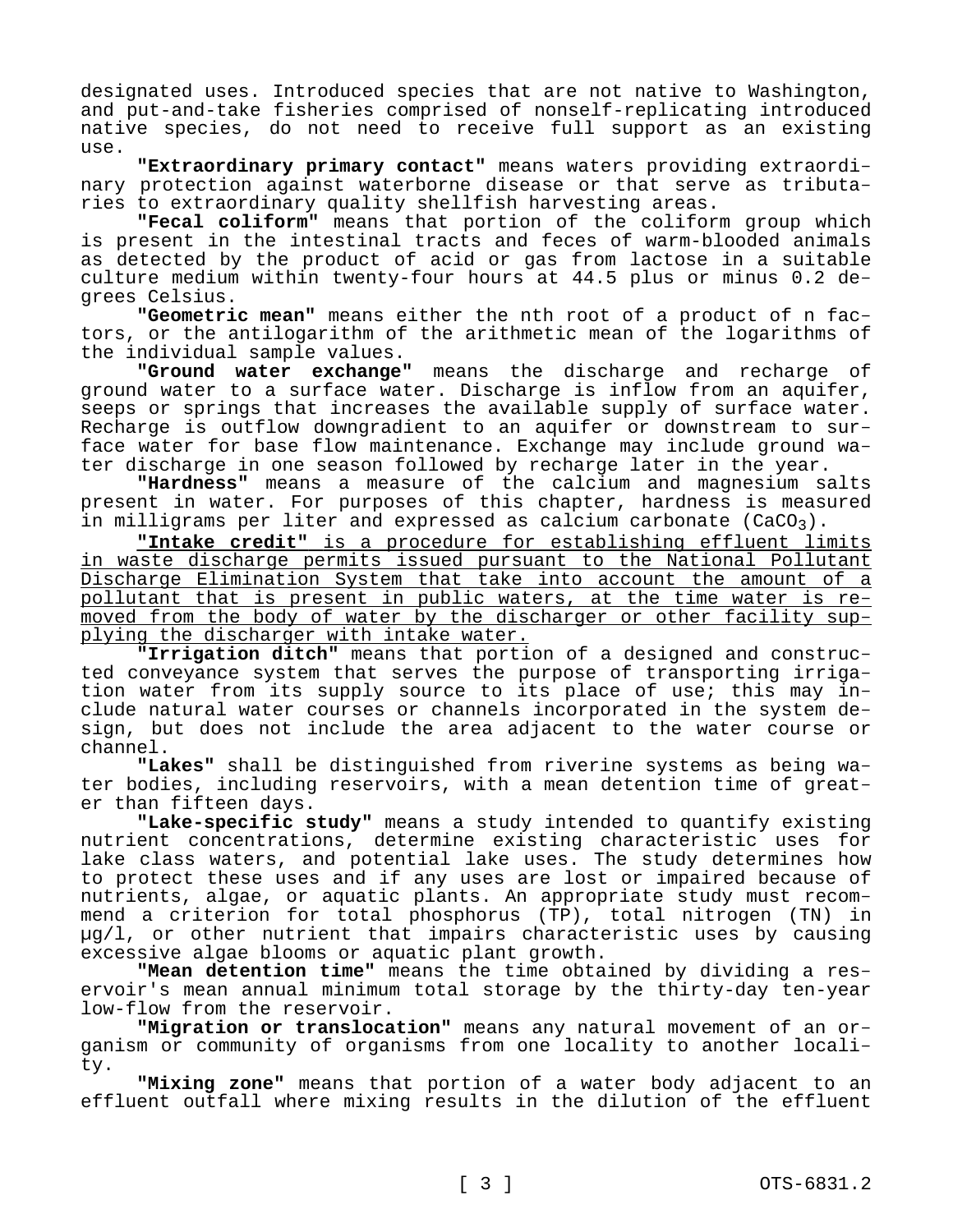with the receiving water. Water quality criteria may be exceeded in a mixing zone as conditioned and provided for in WAC 173-201A-400.

**"Natural conditions"** or **"natural background levels"** means surface water quality that was present before any human-caused pollution. When estimating natural conditions in the headwaters of a disturbed watershed it may be necessary to use the less disturbed conditions of a neighboring or similar watershed as a reference condition. (See also WAC 173-201A-260(1).)

**"New or expanded actions"** mean human actions that occur or are regulated for the first time, or human actions expanded such that they result in an increase in pollution, after July 1, 2003, for the purpose of applying this chapter only.

**"Nonpoint source"** means pollution that enters any waters of the state from any dispersed land-based or water-based activities including, but not limited to, atmospheric deposition; surface water runoff from agricultural lands, urban areas, or forest lands; subsurface or underground sources; or discharges from boats or marine vessels not otherwise regulated under the National Pollutant Discharge Elimination System program.

**"Permit"** means a document issued pursuant to chapter 90.48 RCW specifying the waste treatment and control requirements and waste discharge conditions.

**"pH"** means the negative logarithm of the hydrogen ion concentration.

**"Pollution"** means such contamination, or other alteration of the physical, chemical, or biological properties, of any waters of the state, including change in temperature, taste, color, turbidity, or odor of the waters, or such discharge of any liquid, gaseous, solid, radioactive, or other substance into any waters of the state as will or is likely to create a nuisance or render such waters harmful, detrimental, or injurious to the public health, safety, or welfare, or to domestic, commercial, industrial, agricultural, recreational, or other legitimate beneficial uses, or to livestock, wild animals, birds, fish, or other aquatic life.

**"Primary contact recreation"** means activities where a person would have direct contact with water to the point of complete submergence including, but not limited to, skin diving, swimming, and water skiing.

**"Secondary contact recreation"** means activities where a person's water contact would be limited (e.g., wading or fishing) to the extent that bacterial infections of eyes, ears, respiratory or digestive systems, or urogenital areas would normally be avoided.

**"Shoreline stabilization"** means the anchoring of soil at the water's edge, or in shallow water, by fibrous plant root complexes; this may include long-term accretion of sediment or peat, along with shoreline progradation in such areas.

**"Storm water"** means that portion of precipitation that does not naturally percolate into the ground or evaporate, but flows via overland flow, interflow, pipes, and other features of a storm water drainage system into a defined surface water body, or a constructed infiltration facility.

**"Storm water attenuation"** means the process by which peak flows from precipitation are reduced and runoff velocities are slowed as a result of passing through a surface water body.

**"Surface waters of the state"** includes lakes, rivers, ponds, streams, inland waters, saltwaters, wetlands and all other surface wa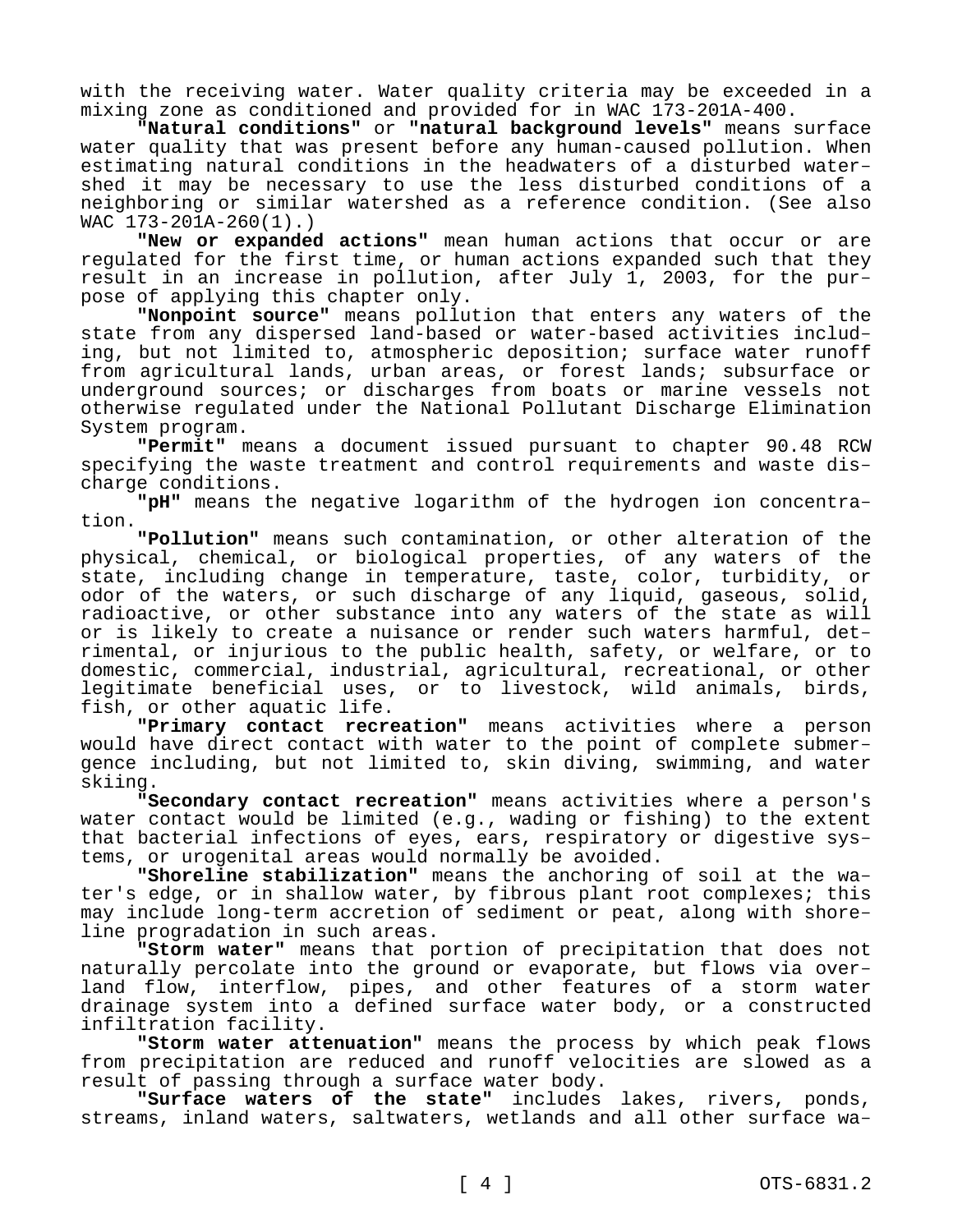ters and water courses within the jurisdiction of the state of Washington.

**"Temperature"** means water temperature expressed in degrees Celsius (°C).

**"Treatment wetlands"** means those wetlands intentionally constructed on nonwetland sites and managed for the primary purpose of wastewater or storm water treatment. Treatment wetlands are considered part of a collection and treatment system, and generally are not subject to the criteria of this chapter.

**"Trophic state"** means a classification of the productivity of a lake ecosystem. Lake productivity depends on the amount of biologically available nutrients in water and sediments and may be based on total phosphorus (TP). Secchi depth and chlorophyll-a measurements may be used to improve the trophic state classification of a lake. Trophic states used in this rule include, from least to most nutrient rich, ultra-oligotrophic, oligotrophic, lower mesotrophic, upper mesotrophic, and eutrophic.

**"Turbidity"** means the clarity of water expressed as nephelometric turbidity units (NTU) and measured with a calibrated turbidimeter.

**"Upwelling"** means the natural process along Washington's Pacific Coast where the summer prevailing northerly winds produce a seaward transport of surface water. Cold, deeper more saline waters rich in nutrients and low in dissolved oxygen, rise to replace the surface water. The cold oxygen deficient water enters Puget Sound and other coastal estuaries at depth where it displaces the existing deep water and eventually rises to replace the surface water. Such surface water replacement results in an overall increase in salinity and nutrients accompanied by a depression in dissolved oxygen. Localized upwelling of the deeper water of Puget Sound can occur year-round under influence of tidal currents, winds, and geomorphic features.

**"USEPA"** means the United States Environmental Protection Agency.

**"Variance"** is a temporary modification to the designated use and associated water quality criteria based on the factors specified in 40 C.F.R. 131.10(g), and must be adopted by rule.

**"Wetlands"** means areas that are inundated or saturated by surface water or ground water at a frequency and duration sufficient to support, and that under normal circumstances do support, a prevalence of vegetation typically adapted for life in saturated soil conditions. Wetlands generally include swamps, marshes, bogs, and similar areas. Wetlands do not include those artificial wetlands intentionally created from nonwetland sites( $(\tau)$ ) including, but not limited to, irrigation and drainage ditches, grass-lined swales, canals, detention facilities, wastewater treatment facilities, farm ponds, and landscape amenities, or those wetlands created after July 1, 1990, that were unintentionally created as a result of the construction of a road, street, or highway. Wetlands may include those artificial wetlands intentionally created from nonwetland areas to mitigate the conversion of wetlands. (Water bodies not included in the definition of wetlands as well as those mentioned in the definition are still waters of the state.)

**"Wildlife habitat"** means waters of the state used by, or that directly or indirectly provide food support to, fish, other aquatic life, and wildlife for any life history stage or activity.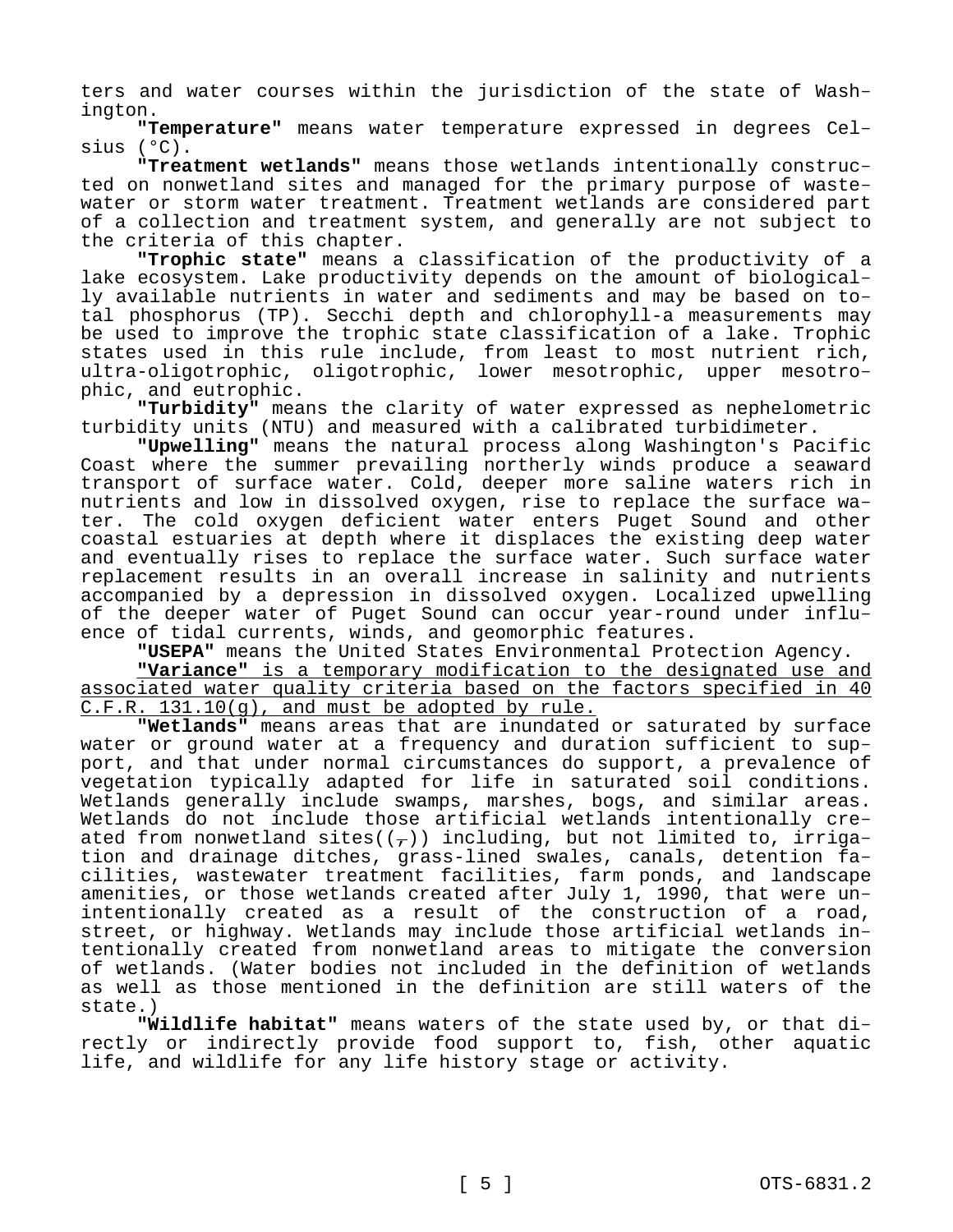AMENDATORY SECTION (Amending WSR 11-09-090, filed 4/20/11, effective 5/21/11)

**WAC 173-201A-240 Toxic substances.** (1) Toxic substances shall not be introduced above natural background levels in waters of the state which have the potential either singularly or cumulatively to adversely affect characteristic water uses, cause acute or chronic toxicity to the most sensitive biota dependent upon those waters, or adversely affect public health, as determined by the department.

(2) The department shall employ or require chemical testing, acute and chronic toxicity testing, and biological assessments, as appropriate, to evaluate compliance with subsection (1) of this section and to ensure that aquatic communities and the existing and designated uses of waters are being fully protected.

(3) USEPA Quality Criteria for Water, 1986, as revised, shall be used in the use and interpretation of the values listed in subsection (5) of this section.

(4) Concentrations of toxic, and other substances with toxic propensities not listed in Table 240 of this section shall be determined in consideration of USEPA Quality Criteria for Water, 1986, and as revised, and other relevant information as appropriate.

 $(5)$  The following criteria, found in Table 240( $(\frac{+3}{+})$ ), shall be applied to all surface waters of the state of Washington (( $f \rightarrow$  the protection of aquatic life)). Values are µg/L for all substances except ammonia and chloride which are mg/L, and asbestos which is million fibers/L.

(a) **Aquatic life protection**. The department may revise the following criteria in Table 240 for aquatic life on a statewide or water body-specific basis as needed to protect aquatic life occurring in waters of the state and to increase the technical accuracy of the criteria being applied. The department shall formally adopt any appropriate revised criteria as part of this chapter in accordance with the provisions established in chapter 34.05 RCW, the Administrative Procedure Act. The department shall ensure there are early opportunities for public review and comment on proposals to develop revised criteria. ((Values are µg/L for all substances except Ammonia and Chloride which are mg/L:))

(b) **Human health protection.** The following provisions apply to the human health criteria in Table 240. All waters shall maintain a level of water quality when entering downstream waters that provides for the attainment and maintenance of the water quality standards of those downstream waters, including the waters of another state. The human health criteria in the tables were calculated using a fish consumption rate of 175 g/day. The human health criteria calculations and variables include chronic durations of exposure up to seventy years. All human health criteria for metals are for total metal concentrations, unless otherwise noted. Dischargers have the obligation to reduce toxics in discharges through the use of AKART.

|  | Table $240((\frac{43}{3}))$ |                            |
|--|-----------------------------|----------------------------|
|  |                             | Toxics Substances Criteria |

|                             | Freshwater |                     | <b>Marine Water</b> |                     |  |
|-----------------------------|------------|---------------------|---------------------|---------------------|--|
| (( <del>Substance</del>     | Acute      | <del>Chronic</del>  | Acute               | <del>Chronic</del>  |  |
| Aldrin/Dieldrin e           | 2.5a       | 0.0019 <sub>b</sub> | 0.71a               | 0.0019 <sub>b</sub> |  |
| Ammonia (un-ionized NH3) hh | ŧ.e        | g,d                 | 0.233h.e            | <del>0.035h.d</del> |  |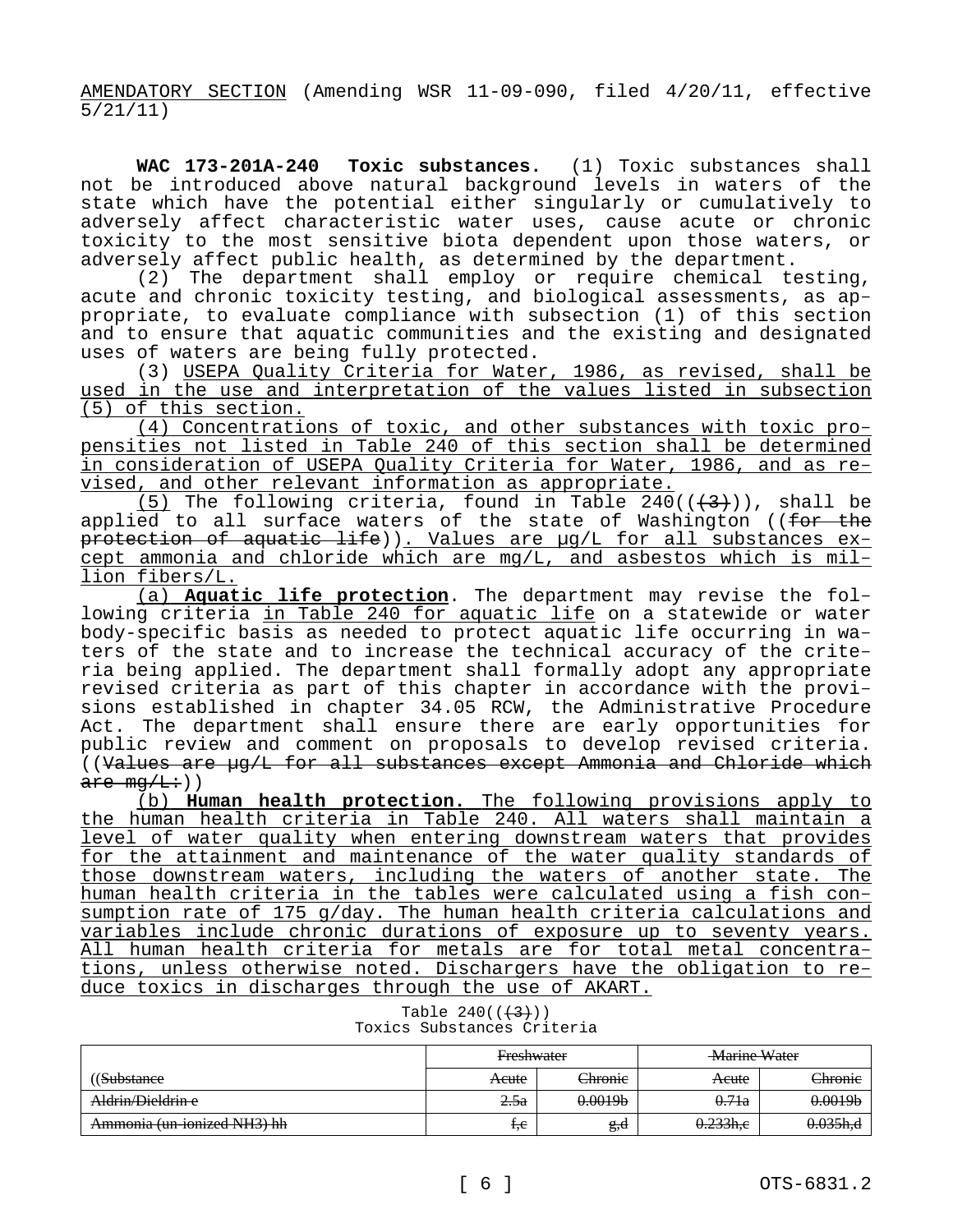|                                  | Freshwater       |                      | <b>Marine Water</b>  |                     |  |
|----------------------------------|------------------|----------------------|----------------------|---------------------|--|
| ((Substance                      | Acute            | Chronie              | Aeute                | Chronie             |  |
| Arsenie dd                       | 360.0e           | 190.0d               | 69.0e, H             | 36.0d, ee, H        |  |
| Cadmium dd                       | i.e              | j,d                  | 42.0e                | 9.3d                |  |
| Chlordane                        | 2.4a             | 0.0043 <sub>b</sub>  | 0.09a                | 0.004 <sub>b</sub>  |  |
| Chloride (Dissolved) k           | 860.0h,e         | 230.0h,d             |                      |                     |  |
| <b>Chlorine (Total Residual)</b> | 49.0e            | $+1.0d$              | 13.0e                | 7.5d                |  |
| Chlorpyrifos                     | 0.083e           | 0.041d               | 0.011e               | 0.0056d             |  |
| Chromium (Hex) dd                | 15.0e, hii       | $40.0d, \mathbf{jj}$ | 1,100.0c,1,11        | 50.0d, H            |  |
| Chromium (Tri) gg                | m,e              | n.d                  |                      |                     |  |
| Copper dd                        | $0$ ; $c$        | p,d                  | 4.8e, H              | 3.1d, H             |  |
| Cyanide ee                       | 22.0e            | 5.2d                 | $4.0e$ , mm          | - <del>d.mm</del>   |  |
| <b>DDT</b> (and metabolites)     | $+1a$            | 0.001 <sub>b</sub>   | 0.13a                | 0.001 <sub>b</sub>  |  |
| Dieldrin/Aldrin e                | 2.5a             | 0.0019 <sub>b</sub>  | 0.71a                | 0.0019 <sub>b</sub> |  |
| Endosulfan                       | 0.22a            | 0.056 <sub>b</sub>   | 0.034a               | 0.0087 <sub>b</sub> |  |
| Endrin                           | 0.18a            | 0.0023b              | 0.037a               | 0.0023b             |  |
| Heptachlor                       | 0.52a            | 0.0038b              | 0.053a               | 0.0036 <sub>b</sub> |  |
| Hexachlorocyclohexane (Lindane)  | 2.0a             | 0.08 <sub>b</sub>    | 0.16a                |                     |  |
| Lead dd                          | q,e              | r <del>.d</del>      | 210.0e, H            | 8.1d, H             |  |
| Mereury s                        | 2.1e, kk, dd     | 0.012d, ff           | 1.8c, H, dd          | 0.025d, ff          |  |
| Nickel dd                        | t.e              | ₩,                   | 74.0e, H             | 8.2d, H             |  |
| Parathion                        | 0.065e           | 0.013d               |                      |                     |  |
| Pentachlorophenol (PCP)          | ₩,e              | v,d                  | 13.0e                | 7.9d                |  |
| Polychlorinated Biphenyls (PCBs) | 2.0 <sub>b</sub> | 0.014 <sub>b</sub>   | 40.0 <sub>b</sub>    | 0.030 <sub>b</sub>  |  |
| Selenium                         | 20.0e,ff         | 5.0d, ff             | 290e, H, dd          | 71.0d<br>x, H, dd   |  |
| Silver dd                        | y, a             |                      | 4.9a,H               |                     |  |
| <b>Toxaphene</b>                 | 0.73c, z         | 0.0002d              | $0.21c$ <sub>z</sub> | 0.0002d             |  |
| Zine dd                          | a.e.             | $bb,d$               | 90.0e, H             | 81.0d, H            |  |

Notes to Table  $240(3)$ :

|                          | <b>Chemical</b><br><b>Abstracts</b> |                                                    |                     | <b>Aquatic Life</b><br>Criteria - Freshwater |                           | <b>Aquatic Life Criteria -</b><br><b>Marine Water</b> |                              | <b>Human Health Criteria</b><br>for Consumption of: |
|--------------------------|-------------------------------------|----------------------------------------------------|---------------------|----------------------------------------------|---------------------------|-------------------------------------------------------|------------------------------|-----------------------------------------------------|
| <b>Compound/Chemical</b> | <b>Service</b><br>$(CAS)$ #         | Category                                           | Acute               | <b>Chronic</b>                               | <b>Acute</b>              | <b>Chronic</b>                                        | Water &<br><b>Organisms</b>  | <b>Organisms</b><br>Only                            |
| <b>Metals:</b>           |                                     |                                                    |                     |                                              |                           |                                                       |                              |                                                     |
| Antimony                 | 7440360                             | Metals, cyanide,<br>and total phenols              |                     |                                              |                           |                                                       | $\frac{14}{(A)}$             | 180                                                 |
| Arsenic                  | 7440382                             | Metals, cyanide,<br>and total phenols              | 360.0<br>(c, dd)    | 190.0<br>(d, dd)                             | 69.0<br>(c,ll,dd)         | 36.0<br>(d, cc, ll, dd)                               | $\frac{10}{(B)}$             | $\frac{10}{\text{(B)}}$                             |
| Asbestos                 | 1332214                             | Toxic pollutants<br>and<br>hazardous<br>substances |                     |                                              |                           |                                                       | 7,000,000<br>fibers/ $L$ (D) |                                                     |
| Beryllium                | 7440417                             | Metals, cyanide,<br>and total phenols              |                     |                                              |                           |                                                       |                              |                                                     |
| Cadmium                  | 7440439                             | Metals, cyanide,<br>and total phenols              | (I, c, dd)          | (I, c, dd)                                   | 42.0<br>(c, dd)           | 9.3<br>(d, dd)                                        |                              |                                                     |
| Chromium (III)           | 16065831                            | Metals, cyanide,<br>and total phenols              | (m,c,gg)            | (n,d,gg)                                     |                           |                                                       |                              |                                                     |
| Chromium (VI)            | 18540299                            | Metals, cyanide,<br>and total phenols              | 15.0<br>(c,l,ii,dd) | 10.0<br>(d, jj, dd)                          | 1,100.0<br>(c, l, ll, dd) | 50.0<br>(d,ll,dd)                                     |                              |                                                     |
| Copper                   | 7440508                             | Metals, cyanide,<br>and total phenols              | (o,c,dd)            | (p,d,dd)                                     | 4.8<br>(c,ll,dd)          | 3.1<br>(d,ll,dd)                                      | 1,300<br>(D)                 |                                                     |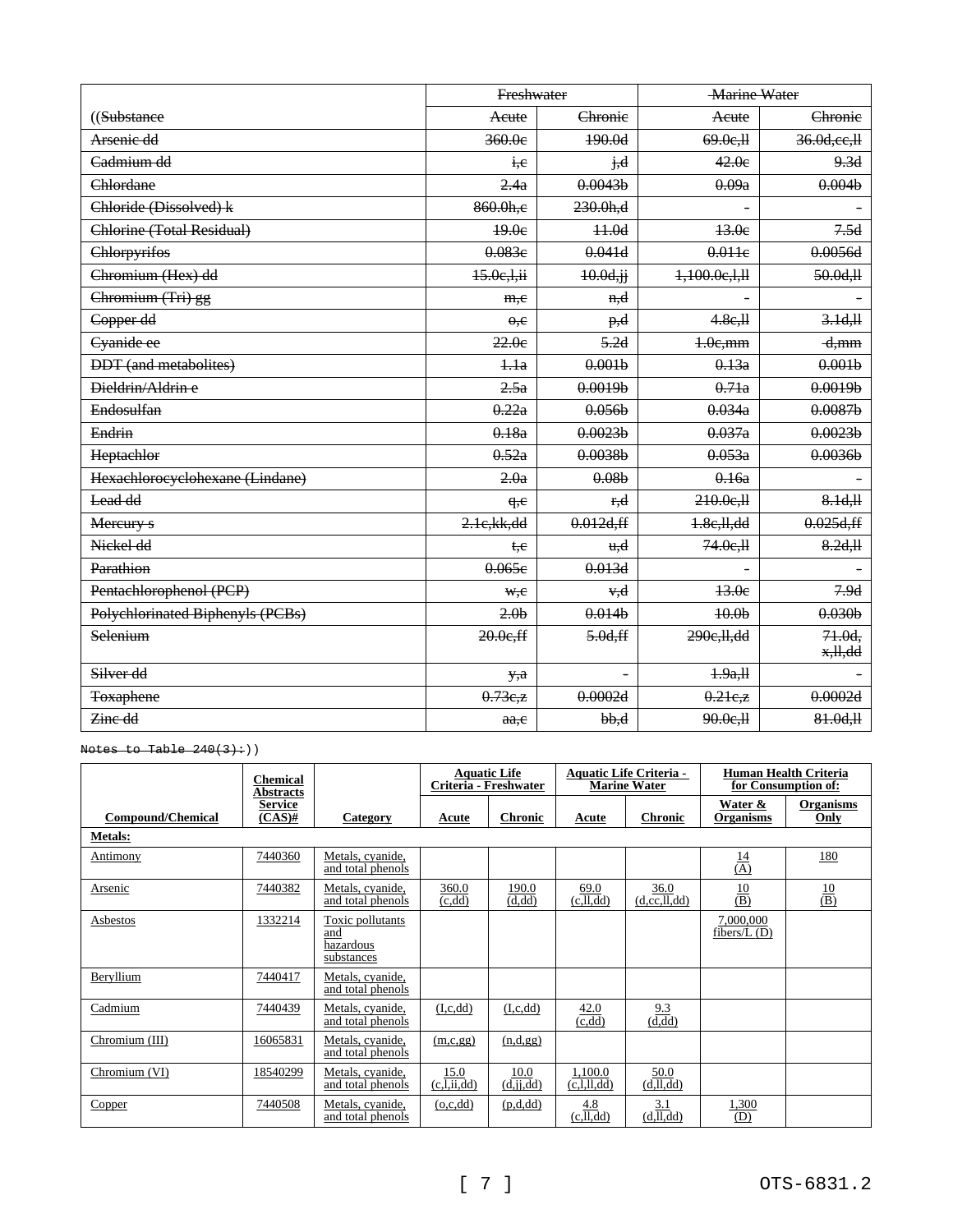|                                                      | <b>Chemical</b><br><b>Abstracts</b> |                                       | <b>Aquatic Life</b><br>Criteria - Freshwater |                          | <b>Aquatic Life Criteria -</b><br><b>Marine Water</b> |                               | <b>Human Health Criteria</b><br>for Consumption of: |                               |
|------------------------------------------------------|-------------------------------------|---------------------------------------|----------------------------------------------|--------------------------|-------------------------------------------------------|-------------------------------|-----------------------------------------------------|-------------------------------|
| <b>Compound/Chemical</b>                             | <b>Service</b><br>$(CAS)$ #         | Category                              | Acute                                        | <b>Chronic</b>           | Acute                                                 | <b>Chronic</b>                | Water &<br><b>Organisms</b>                         | <b>Organisms</b><br>Only      |
| Lead                                                 | 7439921                             | Metals, cyanide,<br>and total phenols | (q, c, dd)                                   | (r,d,dd)                 | 210.0<br>(c,ll,dd)                                    | 8.1<br>$(d,\overline{dl},dd)$ |                                                     |                               |
| Mercury                                              | 7439976                             | Metals, cyanide,<br>and total phenols | 2.1<br>(c, kk, dd)                           | 0.012<br>(d, ff, s)      | 1.8<br>(c,ll,dd)                                      | 0.025<br>(d, ff, s)           | (H)                                                 | (H)                           |
| Methylmercury                                        | 22967926                            | Nonconventional                       |                                              |                          |                                                       |                               |                                                     |                               |
| Nickel                                               | 7440020                             | Metals, cyanide,<br>and total phenols | (t, c, dd)                                   | (u,d,dd)                 | 74.0<br>(c,ll,dd)                                     | 8.2<br>(d,ll,dd)              | 160                                                 | 190                           |
| Selenium                                             | 7782492                             | Metals, cyanide,<br>and total phenols | 20.0<br>(c, ff)                              | 5.0<br>$\overline{d,ff}$ | 290<br>(c,ll,dd)                                      | 71.0<br>(d, x, ll, dd)        | 140                                                 | 480                           |
| Silver                                               | 7440224                             | Metals, cvanide,<br>and total phenols | (y, a, dd)                                   |                          | 1.9<br>$(a,\overline{dl,dd})$                         |                               |                                                     |                               |
| Thallium                                             | 7440280                             | Metals, cvanide,<br>and total phenols |                                              |                          |                                                       |                               | 0.24                                                | 0.27                          |
| Zinc                                                 | 7440666                             | Metals, cyanide,<br>and total phenols | (aa,c,dd)                                    | (bb,d,dd)                | 90.0<br>(c,ll,dd)                                     | 81.0<br>(d,ll,dd)             | 2,300                                               | 2,900                         |
| Other chemicals:                                     |                                     |                                       |                                              |                          |                                                       |                               |                                                     |                               |
| 1,1,1-Trichloroethane                                | 71556                               | Volatile                              |                                              |                          |                                                       |                               |                                                     |                               |
| 1,1,2,2-Tetrachloroethane                            | 79345                               | Volatile                              |                                              |                          |                                                       |                               | 0.17<br>(A, C)                                      | $\frac{4.6}{(C)}$             |
| 1,1,2-Trichloroethane                                | 79005                               | Volatile                              |                                              |                          |                                                       |                               | 0.60<br>(A, C)                                      | $\frac{18}{(C)}$              |
| 1,1-Dichloroethane                                   | 75343                               | Volatile                              |                                              |                          |                                                       |                               |                                                     |                               |
| 1,1-Dichloroethylene                                 | 75354                               | Volatile                              |                                              |                          |                                                       |                               | 0.057<br>(A)                                        | 3.2<br>(A)                    |
| 1,2,4-Trichlorobenzene                               | 120821                              | Base/neutral<br>compounds             |                                              |                          |                                                       |                               | $\frac{36}{5}$                                      | $\overline{40}$               |
| 1,2-Dichlorobenzene                                  | 95501                               | Volatile                              |                                              |                          |                                                       |                               | 610                                                 | 740                           |
| 1,2-Dichloroethane                                   | 107062                              | Volatile                              |                                              |                          |                                                       |                               | 0.38<br>(A, C)                                      | $\frac{42}{(C)}$              |
| 1,2-Dichloropropane                                  | 78875                               | Volatile                              |                                              |                          |                                                       |                               | $\frac{4.4}{(C)}$                                   | 17<br>$\overline{\mathbb{C}}$ |
| 1,3-Dichloropropene                                  | 542756                              | Volatile                              |                                              |                          |                                                       |                               | 10<br>(A)                                           | 72                            |
| 1,2-Diphenylhydrazine                                | 122667                              | Base/neutral<br>compounds             |                                              |                          |                                                       |                               | 0.040<br>(A, C)                                     | 0.23<br>(C)                   |
| 1,2-Trans-Dichloroethylene                           | 156605                              | Volatile                              |                                              |                          |                                                       |                               | 700                                                 | 5,800                         |
| 1,3-Dichlorobenzene                                  | 541731                              | Volatile                              |                                              |                          |                                                       |                               | 91                                                  | 110                           |
| 1.4-Dichlorobenzene                                  | 106467                              | Volatile                              |                                              |                          |                                                       |                               | 91                                                  | 110                           |
| $2,3,7,8$ -TCDD (Dioxin)                             | 1746016                             | Dioxin                                |                                              |                          |                                                       |                               | 0.000000013<br>(A)                                  | 0.000000014<br>(A)            |
| 2,4,6-Trichlorophenol                                | 88062                               | Acid compounds                        |                                              |                          |                                                       |                               | 2.1<br>(A, C)                                       | $\frac{2.8}{(C)}$             |
| 2,4-Dichlorophenol                                   | 120832                              | Acid compounds                        |                                              |                          |                                                       |                               | 26                                                  | 34                            |
| 2,4-Dimethylphenol                                   | 105679                              | Acid compounds                        |                                              |                          |                                                       |                               | 87                                                  | 97                            |
| 2,4-Dinitrophenol                                    | 51285                               | Acid compounds                        |                                              |                          |                                                       |                               | $\overline{20}$<br>$\overline{(\overline{A})}$      | 610                           |
| 2,4-Dinitrotoluene                                   | 121142                              | Base/neutral<br>compounds             |                                              |                          |                                                       |                               | 0.11<br>(A, C)                                      | $\frac{3.9}{(C)}$             |
| 2,6-Dinitrotoluene                                   | 606202                              | Base/neutral<br>compounds             |                                              |                          |                                                       |                               |                                                     |                               |
| 2-Chloroethyvinyl Ether                              | 110758                              | Volatile                              |                                              |                          |                                                       |                               |                                                     |                               |
| 2-Chloronaphthalene                                  | 91587                               | Base/neutral<br>compounds             |                                              |                          |                                                       |                               | 170                                                 | 180                           |
| 2-Chlorophenol                                       | 95578                               | Acid compounds                        |                                              |                          |                                                       |                               | <u>16</u>                                           | 17                            |
| 2-Methyl-4,6-Dinitrophenol<br>(4,6-dinitro-o-cresol) | 534521                              | Acid compounds                        |                                              |                          |                                                       |                               | 11                                                  | 32                            |
| 2-Nitrophenol                                        | 88755                               | Acid compounds                        |                                              |                          |                                                       |                               |                                                     |                               |
| 3,3'-Dichlorobenzidine                               | 91941                               | Base/neutral<br>compounds             |                                              |                          |                                                       |                               | 0.031<br>(C)                                        | 0.033<br>(C)                  |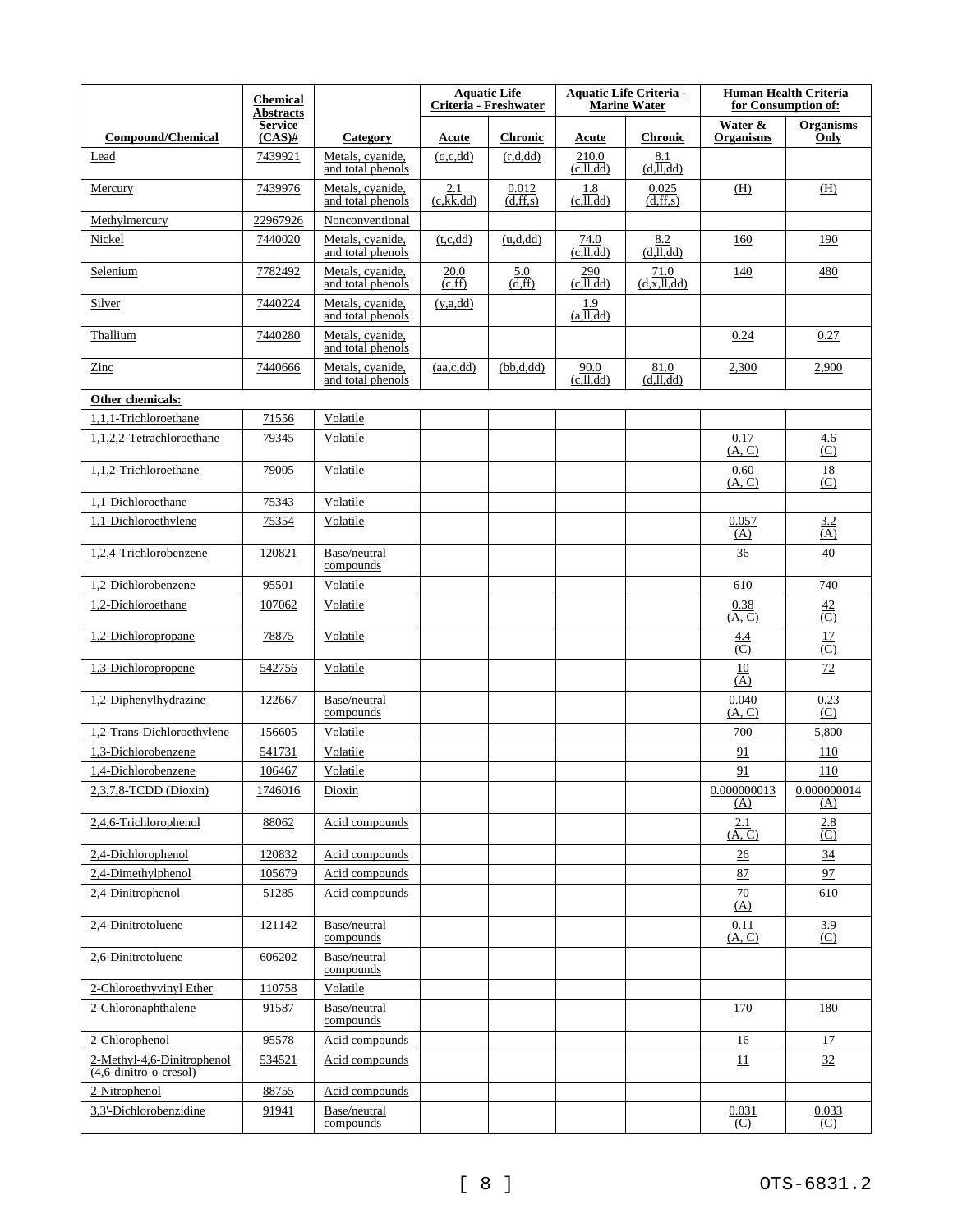|                                                    | <b>Chemical</b><br><b>Abstracts</b>              |                           |              | <b>Aquatic Life</b><br>Criteria - Freshwater | <b>Aquatic Life Criteria -</b><br><b>Marine Water</b> |                 | <b>Human Health Criteria</b><br>for Consumption of: |                          |
|----------------------------------------------------|--------------------------------------------------|---------------------------|--------------|----------------------------------------------|-------------------------------------------------------|-----------------|-----------------------------------------------------|--------------------------|
| <b>Compound/Chemical</b>                           | <b>Service</b><br>$\overline{\text{(CAS)}^{\#}}$ | Category                  | Acute        | <b>Chronic</b>                               | Acute                                                 | <b>Chronic</b>  | Water &<br><b>Organisms</b>                         | <b>Organisms</b><br>Only |
| 3-Methyl-4-Chlorophenol<br>(parachlorometa cresol) | 59507                                            | Acid compounds            |              |                                              |                                                       |                 |                                                     |                          |
| $4,4'-DDD$                                         | 72548                                            | Pesticides/PCBs           |              |                                              |                                                       |                 | 0.00036<br>(C)                                      | 0.00036<br>(C)           |
| 4,4'-DDE                                           | 72559                                            | Pesticides/PCBs           |              |                                              |                                                       |                 | 0.00025<br>(C)                                      | 0.00025<br>(C)           |
| $4,4'-DDT$                                         | 50293                                            | Pesticides/PCBs           |              |                                              |                                                       |                 | 0.00025<br>(C)                                      | 0.00025<br>(C)           |
| 4,4'-DDT(and metabolites)                          |                                                  | Pesticides/PCBs           | 1.1<br>(a)   | 0.001<br>(b)                                 | 0.13<br>(a)                                           | 0.001<br>(b)    |                                                     |                          |
| 4-Bromophenyl<br>Phenyl Ether                      | 101553                                           | Base/neutral<br>compounds |              |                                              |                                                       |                 |                                                     |                          |
| 4-Chorophenyl Phenyl<br>Ether                      | 7005723                                          | Base/neutral<br>compounds |              |                                              |                                                       |                 |                                                     |                          |
| 4-Nitrophenol                                      | 100027                                           | Acid compounds            |              |                                              |                                                       |                 |                                                     |                          |
| Acenaphthene                                       | 83329                                            | Base/neutral<br>compounds |              |                                              |                                                       |                 | 110                                                 | 110                      |
| Acenaphthylene                                     | 208968                                           | Base/neutral<br>compounds |              |                                              |                                                       |                 |                                                     |                          |
| Acrolein                                           | 107028                                           | Volatile                  |              |                                              |                                                       |                 | 1.0                                                 | 1.1                      |
| Acrylonitrile                                      | 107131                                           | Volatile                  |              |                                              |                                                       |                 | 0.059<br>(A, C)                                     | 0.28<br>(C)              |
| Aldrin                                             | 309002                                           | Pesticides/PCBs           | 2.5<br>(a,e) | 0.0019<br>(b,e)                              | 0.71<br>(a,e)                                         | 0.0019<br>(b,e) | 0.000057<br>(C)                                     | 0.000058<br>(C)          |
| alpha-BHC                                          | 319846                                           | Pesticides/PCBs           |              |                                              |                                                       |                 | 0.0039<br>(A, C)                                    | 0.0056<br>(C)            |
| alpha-Endosulfan                                   | 959988                                           | Pesticides/PCBs           |              |                                              |                                                       |                 | 0.93<br>(A)                                         | 2.0<br>$\overline{(A)}$  |
| Anthracene                                         | 120127                                           | Base/neutral<br>compounds |              |                                              |                                                       |                 | 3,300                                               | 4,600                    |
| Benzene                                            | 71432                                            | Volatile                  |              |                                              |                                                       |                 | 1.2<br>(A, C)                                       | 59<br>$\overline{C}$     |
| Benzidine                                          | 92875                                            | Base/neutral<br>compounds |              |                                              |                                                       |                 | 0.00012<br>(A, C)                                   | 0.00023<br>$\circ$       |
| Benzo(a) Anthracene                                | 56553                                            | Base/neutral<br>compounds |              |                                              |                                                       |                 | 0.0028<br>(A, C)                                    | 0.021<br>(C)             |
| Benzo(a) Pyrene                                    | 50328                                            | Base/neutral<br>compounds |              |                                              |                                                       |                 | 0.0028<br>(A, C)                                    | 0.021<br>(C)             |
| Benzo(b) Fluoranthene                              | 205992                                           | Base/neutral<br>compounds |              |                                              |                                                       |                 | 0.0028<br>(A, C)                                    | 0.021<br>$\overline{C}$  |
| Benzo(ghi) Perylene                                | 191242                                           | Base/neutral<br>compounds |              |                                              |                                                       |                 |                                                     |                          |
| Benzo(k) Fluoranthene                              | 207089                                           | Base/neutral<br>compounds |              |                                              |                                                       |                 | 0.0028<br>(A, C)                                    | 0.021<br>(C)             |
| beta-BHC                                           | 319857                                           | Pesticides/PCBs           |              |                                              |                                                       |                 | 0.014<br>(A, C)                                     | 0.020<br>(C)             |
| beta-Endosulfan                                    | 33213659                                         | Pesticides/PCBs           |              |                                              |                                                       |                 | 0.93<br>(A)                                         | $\frac{2.0}{(A)}$        |
| Bis(2-Chloroethoxy)<br>Methane                     | 111911                                           | Base/neutral<br>compounds |              |                                              |                                                       |                 |                                                     |                          |
| Bis(2-Chloroethyl) Ether                           | 111444                                           | Base/neutral<br>compounds |              |                                              |                                                       |                 | 0.031<br>(A, C)                                     | 0.60<br>(C)              |
| Bis(2-Chloroisopropyl)<br>Ether                    | 108601                                           | Base/neutral<br>compounds |              |                                              |                                                       |                 | 1,300                                               | 7,400                    |
| Bis(2-Ethylhexyl) Phthalate                        | 117817                                           | Base/neutral<br>compounds |              |                                              |                                                       |                 | 1.8<br>(A, C)                                       | 2.5<br>(C)               |
| Bromoform                                          | 75252                                            | Volatile                  |              |                                              |                                                       |                 | <u>4.3</u><br>(A, C)                                | 150<br>$\overline{C}$    |
| <b>Butylbenzyl Phthalate</b>                       | 85687                                            | Base/neutral<br>compounds |              |                                              |                                                       |                 | 210                                                 | 220                      |
| Carbon Tetrachloride                               | 56235                                            | Volatile                  |              |                                              |                                                       |                 | $\frac{0.25}{(\mathbf{A}, \mathbf{C})}$             | $\frac{1.9}{(C)}$        |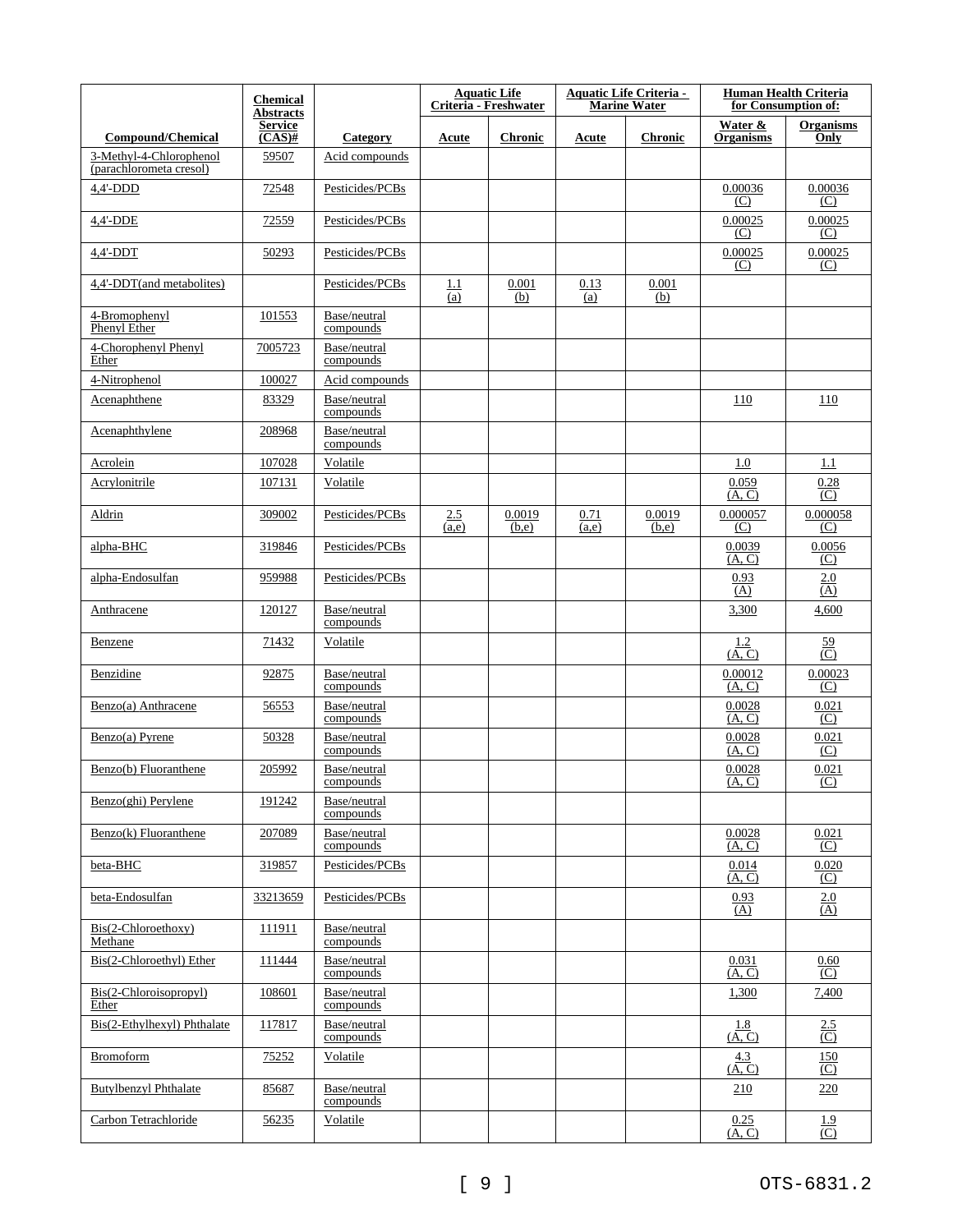|                                               | <b>Chemical</b><br><b>Abstracts</b> |                                       |                | <b>Aquatic Life</b><br>Criteria - Freshwater |                    | <b>Aquatic Life Criteria -</b><br><b>Marine Water</b> |                                           | <b>Human Health Criteria</b><br>for Consumption of: |
|-----------------------------------------------|-------------------------------------|---------------------------------------|----------------|----------------------------------------------|--------------------|-------------------------------------------------------|-------------------------------------------|-----------------------------------------------------|
| <b>Compound/Chemical</b>                      | <b>Service</b><br>$(CAS)$ #         | Category                              | Acute          | <b>Chronic</b>                               | Acute              | <b>Chronic</b>                                        | Water &<br><b>Organisms</b>               | <b>Organisms</b><br>Only                            |
| Chlordane                                     | 57749                               | Pesticides/PCBs                       | 2.4<br>(a)     | 0.0043<br>(b)                                | 0.09<br>(a)        | 0.004<br>(b)                                          | 0.00057<br>(A, C)                         | 0.00059<br>(A, C)                                   |
| Chlorobenzene                                 | 108907                              | Volatile                              |                |                                              |                    |                                                       | 420                                       | 890                                                 |
| Chlorodibromomethane                          | 124481                              | Volatile                              |                |                                              |                    |                                                       | 0.41<br>(A, C)                            | 15<br>$\overline{C}$                                |
| Chloroethane                                  | 75003                               | Volatile                              |                |                                              |                    |                                                       |                                           |                                                     |
| Chloroform                                    | 67663                               | Volatile                              |                |                                              |                    |                                                       | 5.7<br>(A)                                | 470<br>(A)                                          |
| Chrysene                                      | 218019                              | Base/neutral<br>compounds             |                |                                              |                    |                                                       | 0.0028<br>(A, C)                          | 0.021<br>(C)                                        |
| Cyanide                                       | 57125                               | Metals, cyanide,<br>and total phenols | 22.0<br>(c,ee) | 5.2<br>(d,ee)                                | 1.0<br>(c, mm, ee) | (d, mm, ee)                                           | 700<br>$(\overline{A}, \overline{E})$     | 9,100<br>(E)                                        |
| delta-BHC                                     | 319868                              | Pesticides/PCBs                       |                |                                              |                    |                                                       |                                           |                                                     |
| $Dibenzo(a,h)$ Anthracene                     | 53703                               | Base/neutral<br>compounds             |                |                                              |                    |                                                       | 0.0028<br>(A, C)                          | 0.021<br>$\circ$                                    |
| Dichlorobromomethane                          | 75274                               | Volatile                              |                |                                              |                    |                                                       | 0.27<br>(A, C)                            | 20<br>$\overline{C}$                                |
| Dieldrin                                      | 60571                               | Pesticides/PCBs                       | 2.5<br>(a,e)   | 0.0019<br>(b,e)                              | 0.71<br>(a,e)      | 0.0019<br>(b,e)                                       | 0.000061<br>(C)                           | 0.000061<br>(C)                                     |
| Diethyl Phthalate                             | 84662                               | Base/neutral<br>compounds             |                |                                              |                    |                                                       | 4,300                                     | 5,000                                               |
| Dimethyl Phthalate                            | 131113                              | Base/neutral<br>compounds             |                |                                              |                    |                                                       | 96,000                                    | 130,000                                             |
| Di-n-Butyl Phthalate                          | 84742                               | Base/neutral<br>compounds             |                |                                              |                    |                                                       | 460                                       | 510                                                 |
| Di-n-Octyl Phthalate                          | 117840                              | Base/neutral<br>compounds             |                |                                              |                    |                                                       |                                           |                                                     |
| Endosulfan                                    |                                     | Pesticides/PCBs                       | 0.22<br>(a)    | 0.056<br>(b)                                 | 0.034<br>(a)       | 0.0087<br>(b)                                         |                                           |                                                     |
| Endosulfan Sulfate                            | 1031078                             | Pesticides/PCBs                       |                |                                              |                    |                                                       | 0.93<br>(A)                               | 2.0<br>$\overline{(A)}$                             |
| Endrin                                        | 72208                               | Pesticides/PCBs                       | 0.18<br>(a)    | 0.0023<br>(b)                                | 0.037<br>(a)       | 0.0023<br>(b)                                         | 0.034                                     | 0.035                                               |
| Endrin Aldehyde                               | 7421934                             | Pesticides/PCBs                       |                |                                              |                    |                                                       | 0.034                                     | 0.035                                               |
| Ethylbenzene                                  | 100414                              | Volatile                              |                |                                              |                    |                                                       | 930                                       | 1,200                                               |
| Fluoranthene                                  | 206440                              | Base/neutral<br>compounds             |                |                                              |                    |                                                       | 16                                        | 16                                                  |
| Fluorene                                      | 86737                               | Base/neutral<br>compounds             |                |                                              |                    |                                                       | 440                                       | 610                                                 |
| Hexachlorocyclohexane<br>(gamma-BHC; Lindane) | 58899                               | Pesticides/PCBs                       | 2.0<br>(a)     | 0.08<br>(b)                                  | 0.16<br>(a)        |                                                       | 0.019<br>(A)                              | 0.063<br>(A)                                        |
| Heptachlor                                    | 76448                               | Pesticides/PCBs                       | 0.52<br>(a)    | 0.0038<br>(b)                                | 0.053<br>(a)       | 0.0036<br>(b)                                         | 0.000091<br>(C)                           | 0.000091<br>$\circ$                                 |
| <b>Heptachlor Epoxide</b>                     | 1024573                             | Pesticides/PCBs                       |                |                                              |                    |                                                       | 0.000045<br>$\circ$                       | 0.000045<br>(C)                                     |
| Hexachlorobenzene                             | 118741                              | Base/neutral<br>compounds             |                |                                              |                    |                                                       | 0.00033<br>(C)                            | 0.00033<br>(C)                                      |
| Hexachlorobutadiene                           | 87683                               | Base/neutral<br>compounds             |                |                                              |                    |                                                       | 0.44<br>(A, C)                            | $\frac{21}{(C)}$                                    |
| Hexachlorocyclopentadiene                     | 77474                               | Base/neutral<br>compounds             |                |                                              |                    |                                                       | <u>170</u>                                | 630                                                 |
| Hexachloroethane                              | 67721                               | Base/neutral<br>compounds             |                |                                              |                    |                                                       | 1.9<br>(A, C)                             | 3.8<br>(C)                                          |
| Indeno $(1,2,3-cd)$ Pyrene                    | 193395                              | Base/neutral<br>compounds             |                |                                              |                    |                                                       | 0.0028<br>(A, C)                          | 0.021<br>$\circ$                                    |
| Isophorone                                    | 78591                               | Base/neutral<br>compounds             |                |                                              |                    |                                                       | 8.4<br>(A, C)                             | 600<br>(A, C)                                       |
| <b>Methyl Bromide</b>                         | 74839                               | Volatile                              |                |                                              |                    |                                                       | $\frac{42}{5}$                            | 170                                                 |
| Methyl Chloride                               | 74873                               | Volatile                              |                |                                              |                    |                                                       |                                           |                                                     |
| Methylene Chloride                            | 75092                               | Volatile                              |                |                                              |                    |                                                       | $\frac{4.7}{(\overline{A},\overline{C})}$ | $\frac{680}{(C)}$                                   |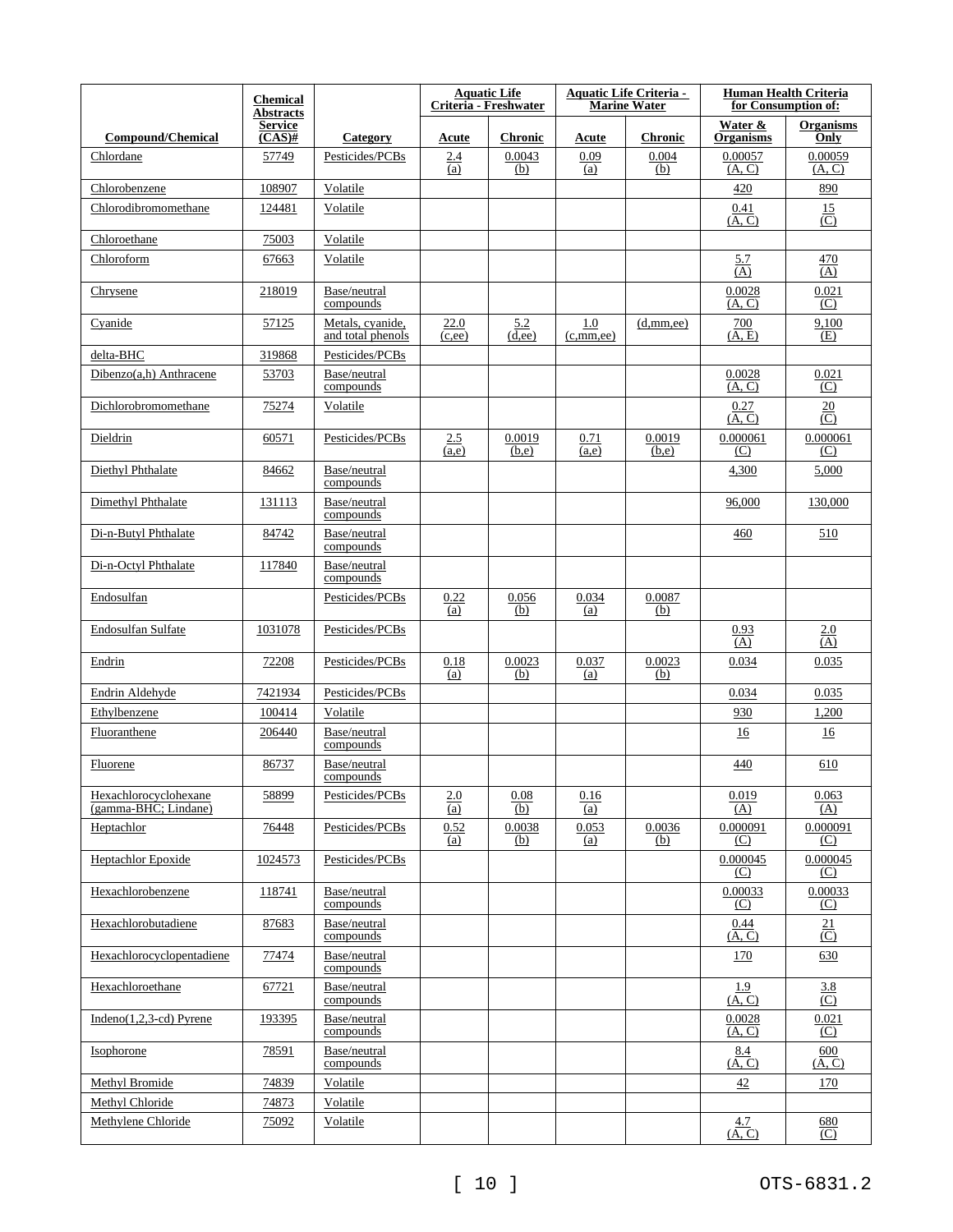|                                     | <b>Chemical</b><br><b>Abstracts</b> |                                                    |                | <b>Aquatic Life</b><br>Criteria - Freshwater |                | <b>Aquatic Life Criteria -</b><br><b>Marine Water</b> |                             | <b>Human Health Criteria</b><br>for Consumption of: |
|-------------------------------------|-------------------------------------|----------------------------------------------------|----------------|----------------------------------------------|----------------|-------------------------------------------------------|-----------------------------|-----------------------------------------------------|
| <b>Compound/Chemical</b>            | <b>Service</b><br>$(CAS)$ #         | Category                                           | Acute          | <b>Chronic</b>                               | Acute          | <b>Chronic</b>                                        | Water &<br><b>Organisms</b> | <b>Organisms</b><br>Only                            |
| Napthalene                          | 91203                               | Base/neutral<br>compounds                          |                |                                              |                |                                                       |                             |                                                     |
| Nitrobenzene                        | 98953                               | Base/neutral<br>compounds                          |                |                                              |                |                                                       | 16                          | <u>79</u>                                           |
| N-Nitrosodimethylamine              | 62759                               | Base/neutral<br>compounds                          |                |                                              |                |                                                       | 0.00069<br>(A, C)           | $\frac{3.4}{(C)}$                                   |
| N-Nitrosodi-n-Propylamine           | 621647                              | Base/neutral<br>compounds                          |                |                                              |                |                                                       | 0.052<br>(C)                | 0.58<br>(C)                                         |
| N-Nitrosodiphenylamine              | 86306                               | Base/neutral<br>compounds                          |                |                                              |                |                                                       | 5.0<br>(A, C)               | 6.9<br>$\overline{C}$                               |
| Pentachlorophenol (PCP)             | 87865                               | Acid compounds                                     | (w, c)         | (v,d)                                        | 13.0<br>(c)    | <u>7.9</u><br>(d)                                     | 0.28<br>(A, C)              | 3.5<br>$\overline{C}$                               |
| Phenanthrene                        | 85018                               | Base/neutral<br>compounds                          |                |                                              |                |                                                       |                             |                                                     |
| Phenol                              | 108952                              | Acid compounds                                     |                |                                              |                |                                                       | 11,000                      | 98,000                                              |
| Polychlorinated Biphenyls<br>(PCBs) |                                     | Pesticides/PCBs                                    | 2.0<br>(b)     | 0.014<br>(b)                                 | 10.0<br>(b)    | 0.030<br>(b)                                          | 0.00017<br>(A, F)           | 0.00017<br>(A, F)                                   |
| Pyrene                              | 129000                              | Base/neutral<br>compounds                          |                |                                              |                |                                                       | 330                         | 460                                                 |
| Tetrachloroethylene                 | 127184                              | Volatile                                           |                |                                              |                |                                                       | 0.8<br>(A, C)               | 3.8<br>$\overline{(\overline{C})}$                  |
| Toluene                             | 108883                              | Volatile                                           |                |                                              |                |                                                       | 4,100                       | 8,500                                               |
| Toxaphene                           | 8001352                             | Pesticides/PCBs                                    | 0.73<br>(c,z)  | 0.0002<br>(d)                                | 0.21<br>(c,z)  | 0.0002<br>(d)                                         | 0.00032<br>(C)              | 0.00032<br>$\circ$                                  |
| Trichloroethylene                   | 79016                               | Volatile                                           |                |                                              |                |                                                       | 2.7<br>(A, C)               | $\frac{34}{(C)}$                                    |
| Vinyl Chloride                      | 75014                               | Volatile                                           |                |                                              |                |                                                       | 0.26<br>(C, G)              | 2.8<br>$(\overline{C}, \overline{G})$               |
| Ammonia (hh)                        |                                     | Nonconventional                                    | (f.c)          | (g,d)                                        | 0.233<br>(h,c) | 0.035<br>(h,d)                                        |                             |                                                     |
| Chloride (dissolved) (k)            |                                     | Nonconventional                                    | 860.0<br>(h,c) | 230.0<br>(h,d)                               |                |                                                       |                             |                                                     |
| Chlorine (total residual)           |                                     | Nonconventional                                    | 19.0<br>(c)    | 11.0<br>(d)                                  | 13.0<br>(c)    | 7.5<br>$\overline{d}$                                 |                             |                                                     |
| Chlorpyrifos                        |                                     | Toxic pollutants<br>and<br>hazardous<br>substances | 0.083<br>(c)   | 0.041<br>(d)                                 | 0.011<br>(c)   | 0.0056<br>(d)                                         |                             |                                                     |
| Parathion                           |                                     | Toxic pollutants<br>and<br>hazardous<br>substances | 0.065<br>(c)   | 0.013<br>(d)                                 |                |                                                       |                             |                                                     |

Footnotes for aquatic life criteria in Table 240:

a. An instantaneous concentration not to be exceeded at any time.

b. A 24-hour average not to be exceeded.

c. A 1-hour average concentration not to be exceeded more than once every three years on the average.

d. A 4-day average concentration not to be exceeded more than once every three years on the average.

e. Aldrin is metabolically converted to Dieldrin. Therefore, the sum of the Aldrin and Dieldrin concentrations are compared with the Dieldrin criteria.

f. Shall not exceed the numerical value in total ammonia nitrogen (mg N/L) given by:

*For salmonids present:* 
$$
\frac{0.275}{1 + 10^{7.204-pH}} + \frac{39.0}{1 + 10^{pH-7.204}}
$$

For salmonids absent: 
$$
\frac{0.411}{1 + 10^{7.204-pH}} + \frac{58.4}{1 + 10^{pH-7.204}}
$$

g. Shall not exceed the numerical concentration calculated as follows:

Unionized ammonia concentration for waters where salmonid habitat is an existing or designated use:

$$
0.80 \div (FT)(FPH)(RATIO)
$$
  
where: 
$$
RATIO = 13.5; 7.7 \leq pH \leq 9
$$
  
 
$$
RATIO = (20.25 \times 10^{(7.7-pH)}) \div (1 + 10^{(7.4-pH)}); 6.5 \leq pH \leq 7.7
$$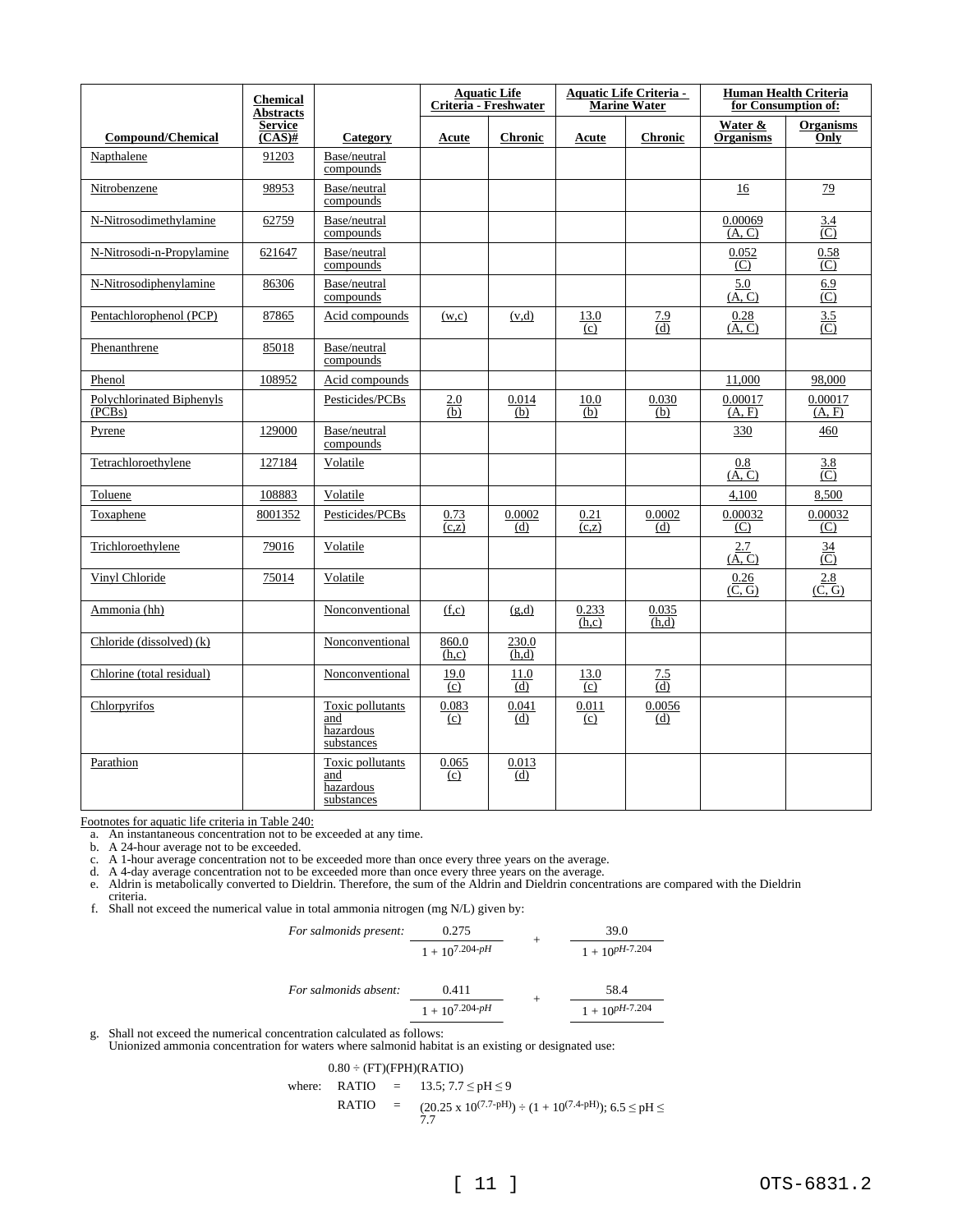FT = 1.4; 15 ≤ T ≤ 30 FT = 10[0.03(20-T)]; 0 ≤ T ≤ 15 FPH = 1; 8 ≤ pH ≤ 9 FPH = (1 + 10(7.4-pH)) ÷ 1.25; 6.5 ≤ pH ≤ 8.0

Total ammonia concentrations for waters where salmonid habitat is not an existing or designated use and other fish early life stages are absent:

$$
Chronic\,Criterion = \left(\frac{0.0577}{1 + 10^{7.688 - pH}} + \frac{2.487}{1 + 10^{pH - 7.688}}\right) \times \left(1.45 \times 10^{0.028(25-A)}\right)
$$

where:  $A =$  the greater of either T (temperature in degrees Celsius) or 7.

Applied as a thirty-day average concentration of total ammonia nitrogen (in mg N/L) not to be exceeded more than once every three years on average. The highest four-day average within the thirty-day period should not exceed 2.5 times the chronic criterion.

Total ammonia concentration for waters where salmonid habitat is not an existing or designated use and other fish early life stages are present:

$$
Chronic\,Criterion = \left(\frac{0.0577}{1 + 10^{7.688 - pH}} + \frac{2.487}{1 + 10^{pH - 7.688}}\right) \times B
$$

where: B = the lower of either 2.85, or 1.45 x  $10^{0.028 \times (25-T)}$ . T = temperature in degrees Celsius.

Applied as a thirty-day average concentration of total ammonia nitrogen (in mg N/L) not to be exceeded more than once every three years on the average. The highest four-day average within the thirty-day period should not exceed 2.5 times the chronic criterion. h. Measured in milligrams per liter rather than micrograms per liter.

- i. ≤ (0.944)(e(1.128[ln(hardness)]-3.828)) at hardness = 100. Conversion factor (CF) of 0.944 is hardness dependent. CF is calculated for other hardnesses as follows:  $CF = 1.136672 - [(ln hardness)(0.041838)].$
- j.  $≤$  (0.909)(e(0.7852[ln(hardness)]-3.490)) at hardness = 100. Conversions factor (CF) of 0.909 is hardness dependent. CF is calculated for other hardnesses as follows: CF = 1.101672 - [(ln hardness)(0.041838)].
- k. Criterion based on dissolved chloride in association with sodium. This criterion probably will not be adequately protective when the chloride is associated with potassium, calcium, or magnesium, rather than sodium.
- l. Salinity dependent effects. At low salinity the 1-hour average may not be sufficiently protective.
- m.  $\leq (0.316)(e^{(0.8190[ln(hardness)] + 3.688)})$
- n.  $\leq (0.860)(e^{(0.8190[ \ln(hardness)] + 1.561)})$
- o.  $\leq (0.960)(e^{(0.9422[ln(hardness)] 1.464)})$
- p.  $\leq (0.960)(e^{(0.8545[1n(hardness)] 1.465)})$
- $q. \leq (0.791)(e^{(1.273[ln(hardness)] 1.460)})$  at hardness = 100. Conversion factor (CF) of 0.791 is hardness dependent. CF is calculated for other hardnesses as follows:  $CF = 1.46203 - [(ln hardness)(0.145712)].$
- r.  $\leq (0.791)(e^{(1.273[ln(hardness)] 4.705)})$  at hardness = 100. Conversion factor (CF) of 0.791 is hardness dependent. CF is calculated for other hardnesses as follows:  $CF = 1.46203$  - [(ln hardness)(0.145712)].
- s. If the four-day average chronic concentration is exceeded more than once in a three-year period, the edible portion of the consumed species should be analyzed. Said edible tissue concentrations shall not be allowed to exceed 1.0 mg/kg of methylmercury.
- t.  $\leq (0.998)(e^{(0.8460[ln(hardness)] + 3.3612)})$
- u.  $\leq (0.997)(e^{(0.8460[ln(hardness)] + 1.1645)})$
- $v. \leq e^{[1.005(pH) 5.290]}$
- w.  $\leq e^{[1.005(pH) 4.830]}$
- x. The status of the fish community should be monitored whenever the concentration of selenium exceeds 5.0 ug/ l in salt water.
- $y \le (0.85)(e^{(1.72[\ln(hardness)] 6.52)})$
- z. Channel Catfish may be more acutely sensitive.
- aa.  $\leq (0.978)(e^{(0.8473[ln(hardness)] + 0.8604)})$
- bb.  $\leq (0.986)(e^{(0.8473[ln(hardness)] + 0.7614)})$
- cc. Nonlethal effects (growth, C-14 uptake, and chlorophyll production) to diatoms (*Thalassiosira aestivalis* and *Skeletonema costatum*) which are common to Washington's waters have been noted at levels below the established criteria. The importance of these effects to the diatom populations and the aquatic system is sufficiently in question to persuade the state to adopt the USEPA National Criteria value (36  $\mu$ g/L) as the state threshold criteria, however, wherever practical the ambient concentrations should not be allowed to exceed a chronic marine concentration of 21 µg/L. dd. These ambient criteria in the table are for the dissolved fraction. The cyanide criteria are based on the weak acid dissociable method. The
- metals criteria may not be used to calculate total recoverable effluent limits unless the seasonal partitioning of the dissolved to total metals in the ambient water are known. When this information is absent, these metals criteria shall be applied as total recoverable values, determined by back-calculation, using the conversion factors incorporated in the criterion equations. Metals criteria may be adjusted on a site-specific basis when data are made available to the department clearly demonstrating the effective use of the water effects ratio approach established by USEPA, as generally guided by the procedures in USEPA Water Quality Standards Handbook, December 1983, as supplemented or replaced by USEPA or ecology. Information which is used to develop effluent limits based on applying metals partitioning studies or the water effects ratio approach shall be identified in the permit fact sheet developed pursuant to WAC 173-220-060 or 173-226-110, as appropriate, and shall be made available for the public comment period required pursuant to WAC 173-220-050 or 173-226-130(3), as appropriate. Ecology has developed supplemental guidance for conducting water effect ratio studies.
- ee. The criteria for cyanide is based on the weak acid dissociable method in the 19th Ed. Standard Methods for the Examination of Water and Wastewater, 4500-CN I, and as revised (see footnote dd, above).
- ff. These criteria are based on the total-recoverable fraction of the metal.
- gg. Where methods to measure trivalent chromium are unavailable, these criteria are to be represented by total-recoverable chromium.
- hh. The listed fresh water criteria are based on un-ionized or total ammonia concentrations, while those for marine water are based on unionized ammonia concentrations. Tables for the conversion of total ammonia to un-ionized ammonia for freshwater can be found in the USEPA's Quality Criteria for Water, 1986. Criteria concentrations based on total ammonia for marine water can be found in USEPA Ambient Water Quality Criteria for Ammonia (Saltwater)-1989, EPA440/5-88-004, April 1989.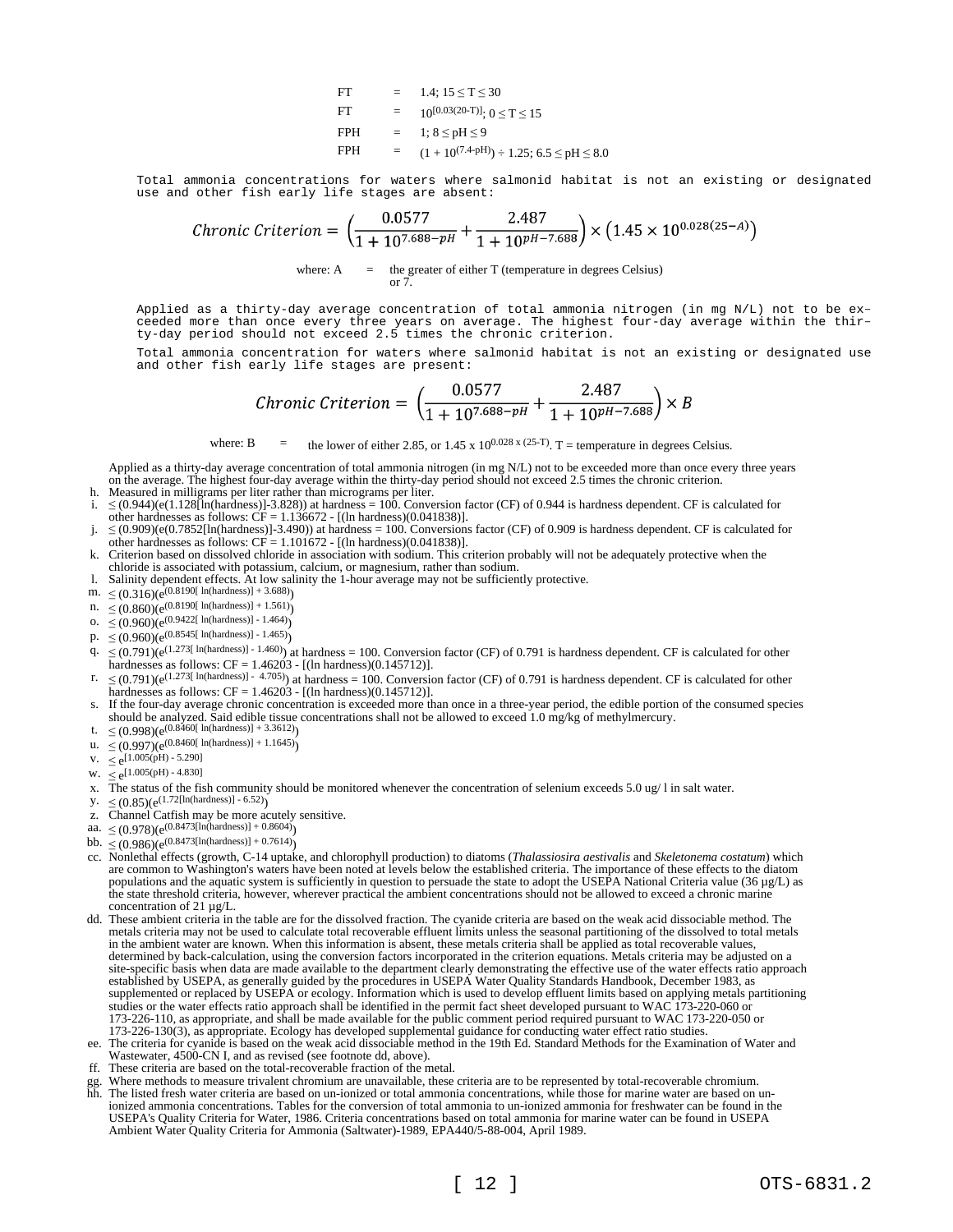- ii. The conversion factor used to calculate the dissolved metal concentration was 0.982.
- The conversion factor used to calculate the dissolved metal concentration was 0.962.
- $\tilde{k}$ . The conversion factor used to calculate the dissolved metal concentration was 0.85.

ll. Marine conversion factors (CF) which were used for calculating dissolved metals concentrations are given below. Conversion factors are applicable to both acute and chronic criteria for all metals except mercury. The CF for mercury was applied to the acute criterion only and is not applicable to the chronic criterion. Conversion factors are already incorporated into the criteria in the table. Dissolved criterion = criterion x CF

| Metal         | CF    |
|---------------|-------|
| Arsenic       | 1.000 |
| Cadmium       | 0.994 |
| Chromium (VI) | 0.993 |
| Copper        | 0.83  |
| Lead          | 0.951 |
| Mercury       | 0.85  |
| Nickel        | 0.990 |
| Selenium      | 0.998 |
| Silver        | 0.85  |
| Zinc          | 0.946 |

mm. The cyanide criteria are: 2.8µg/l chronic and 9.1µg/l acute and are applicable only to waters which are east of a line from Point Roberts to Lawrence Point, to Green Point to Deception Pass; and south from Deception Pass and of a line from Partridge Point to Point Wilson. The chronic criterion applicable to the remainder of the marine waters is  $1 \mu g/L$ .

(((4) USEPA Quality Criteria for Water, 1986, as revised, shall be used in the use and interpretation of the values listed in subsection (3) of this section.

(5) Concentrations of toxic, and other substances with toxic propensities not listed in subsection (3) of this section shall be determined in consideration of USEPA Quality Criteria for Water, 1986, and as revised, and other relevant information as appropriate. Human health-based water quality criteria used by the state are contained in 40 C.F.R. 131.36 (known as the National Toxics Rule).

(6) Risk-based criteria for carcinogenic substances shall be selected such that the upper-bound excess cancer risk is less than or equal to one in one million.))

Footnotes for human health criteria in Table 240:

- A. The value for this chemical was originally calculated based on cancer or noncancer risk, but because that calculation resulted in a higher concentration than that found in 40 C.F.R. 131.36, the criterion defaulted to the concentration found in 40 C.F.R. 131.36.
- B. This criterion for total arsenic is the maximum contaminant level (MCL) developed under the Safe Drinking Water Act. The MCL for total arsenic is applied to surface waters where consumption of organisms-only and where consumption of water + organisms reflect the designated uses. When the department determines that a direct or indirect industrial discharge to surface waters designated for domestic water supply may be adding arsenic to its wastewater, the department will require the discharger to develop and implement a pollution prevention plan to reduce arsenic through the use of AKART. Industrial wastewater discharges to a privately or publicly owned wastewater treatment facility are considered indirect discharges.
- $\frac{C_1}{C_2}$  This criterion was calculated based on an additional lifetime cancer risk of one in one hundred thousand (1 x 10<sup>-5</sup> risk level). For some chemicals the criterion value defaulted from the risk-based concentration to the 40 C.F.R. 131.36 concentration, as indicated in footnote A. In these cases the additional lifetime cancer risk associated with the criterion is less than one in one hundred thousand.
- D. This criterion is based on a regulatory level developed under the Safe Drinking Water Act. E. This recommended water quality criterion is expressed as total cyanide, even though the integrated risk information system RfD used to derive the criterion is based on free cyanide. The multiple forms of cyanide that are present in ambient water have significant differences in toxicity due to their differing abilities to liberate the CN-moiety. Some complex cyanides require even more extreme conditions than refluxing with sulfuric acid to liberate the CN-moiety. Thus, these complex cyanides are expected to have little or no "bioavailability" to humans. If a substantial fraction of the cyanide present in a water body is present in a complexed form (e.g., Fe4[Fe(CN)6]3), this criterion may be overly conservative.

F. This criterion applies to total PCBs, (e.g., the sum of all congener or all isomer or homolog or Aroclor analyses). The PCBs criteria were calculated using a 4 x  $10^{-5}$  risk level, but because that calculation resulted in a higher concentration than that found in 40 C.F.R. 131.36, the criterion concentration defaulted to the concentration found in 40 C.F.R. 131.36, as indicated in footnote A.

- G. This criterion was derived using the cancer slope factor of 1.4 (linearized multistage model with a twofold increase to 1.4 per mg/kg-day to account for continuous lifetime exposure from birth).
- H. The human health criteria for mercury are contained in 40 C.F.R. 131.36.

AMENDATORY SECTION (Amending WSR 11-09-090, filed 4/20/11, effective 5/21/11)

WAC 173-201A-420 Variance. (( $\text{+1}$ ) The criteria established in WAC 173-201A-200 through 173-201A-260 and 173-201A-600 through 173-201A-612 may be modified for individual facilities, or stretches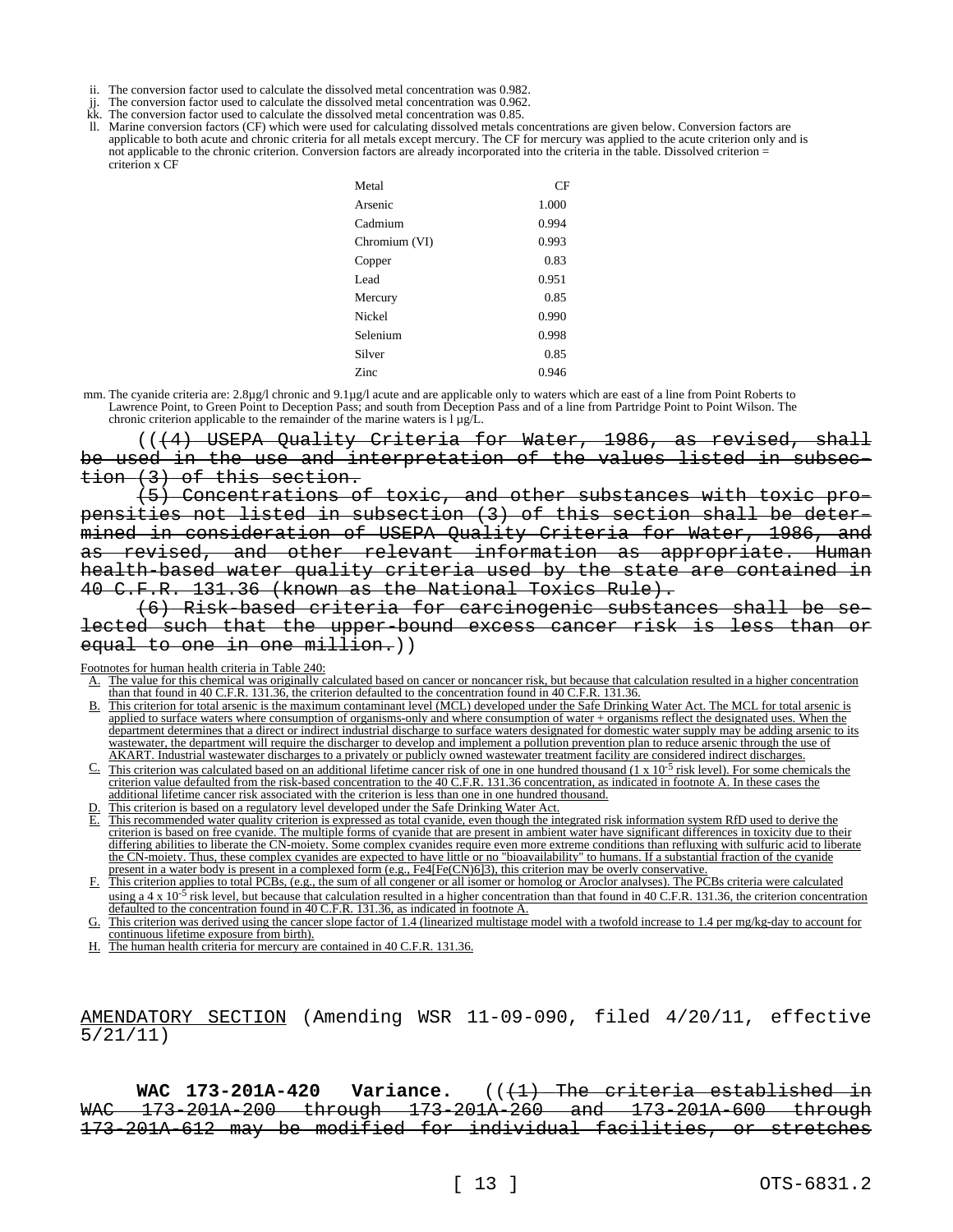of waters, through the use of a variance. Variances may be approved by the department when:

(a) The modification is consistent with the requirements of federal law (currently 40 C.F.R. 131.10(g) and  $131.10(h)$ ;

(b) The water body is assigned variances for specific criteria and all other applicable criteria must be met; and

(c) Reasonable progress is being made toward meeting the original criteria.

(2) The decision to approve a variance is subject to a public and intergovernmental involvement process.

(3) The department may issue a variance for up to five years, and may renew the variance after providing for another opportunity for public and intergovernmental involvement and review.

(4) Variances are not in effect until they have been incorporated into this chapter and approved by the USEPA.)) (1) **General provisions.**  The criteria established in WAC 173-201A-200 through 173-201A-260 and 173-201A-600 through 173-201A-612 may be modified for individual facilities, a group of facilities, or stretches of waters, through the use of a variance. The following conditions apply when considering issuance of a variance:

(a) A variance may be considered when the standards are expected to be attained by the end of the variance period or the attainable use cannot be reliably determined.

(b) The variance applies to specific parameters and all other applicable standards remain in effect for the water body.

(c) The modification must be consistent with the requirements of federal regulations (currently 40 C.F.R. 131.10).

(d) Reasonable progress must be made toward meeting the original standards during the variance period.

(e) A variance renewal may be considered if the renewal request meets the above conditions.

(2) **Types of variances.** Upon request or on its own initiative, the department will consider granting the following types of variances to existing water quality standards:

(a) An individual variance is a designated use and parameter-specific change to the standard(s) of the receiving water body for a specific discharger. The temporary standard(s) only apply at the point(s) of compliance for the individual facility.

(b) A multidischarger variance is a designated use and parameterspecific change to the standard(s) of any water body that receives discharges from a permitted facility defined within the scope of the multidischarger variance. Any permitted discharger that is defined within the scope of the variance may be covered under the variance that is granted by the department, provided all requirements of the variance for that discharger are met.

(c) A water body variance is a designated use and parameter-specific change to the standard(s) for a stretch of waters. Any discharger of the specific parameter that is defined within the geographic scope of the water body variance may be covered under the variance that is granted by the department, provided all requirements of the variance for that discharger are met.

(3) **Requirements.** Any entity initiating a variance request or applying for coverage for an individual, multidischarger, or water body variance must submit the following information to the department:

(a) The pollutant(s) and designated use(s) proposed to be modified by the variance, and the proposed duration of the variance.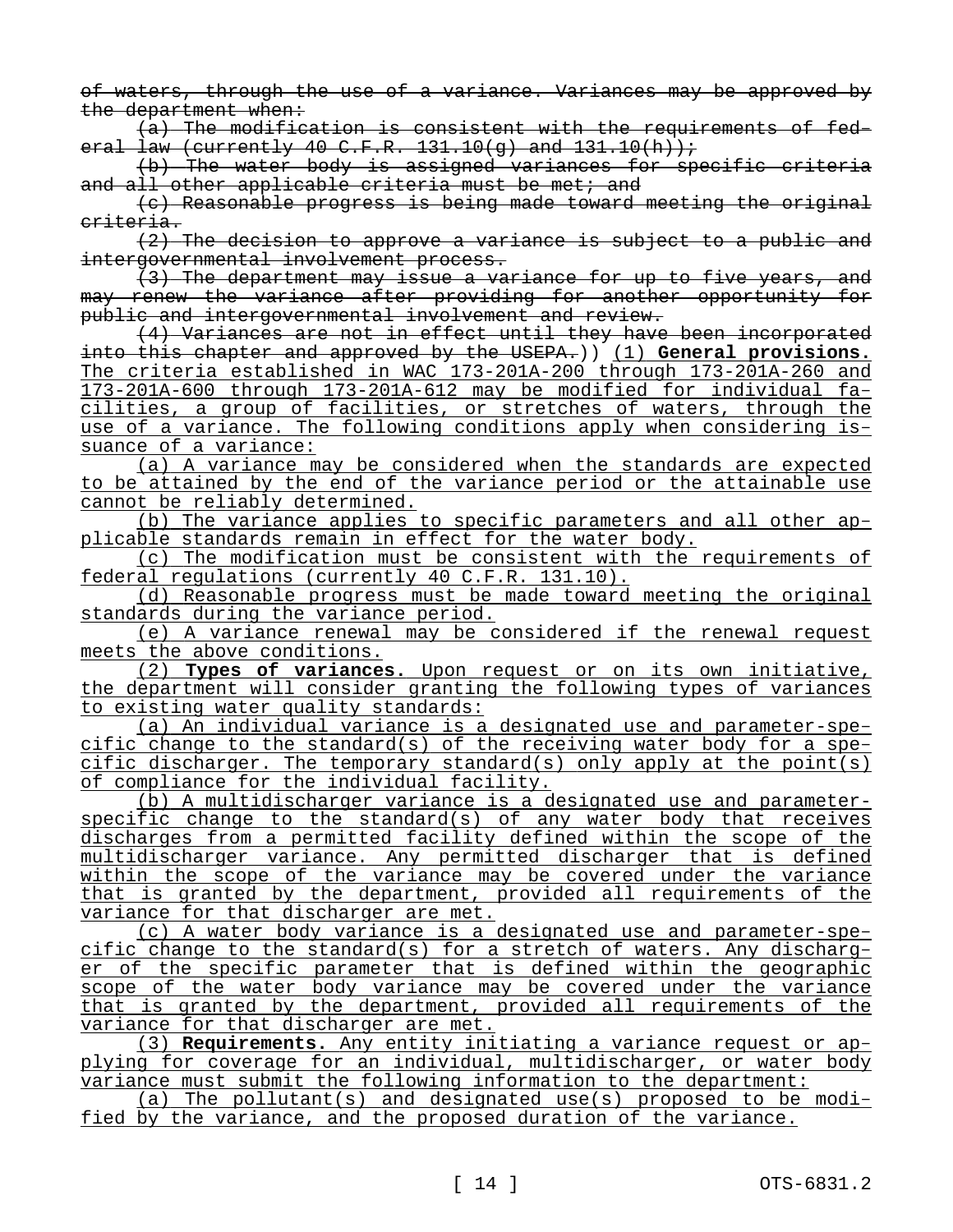(b) A demonstration that attaining the water quality standard for a specific pollutant is not feasible for the requested duration of the variance based on one or more of the conditions found in 40 C.F.R. 131.10.

(c) An evaluation of treatment or alternative actions that were considered to meet effluent limits based on the original water quality criteria, and a description of why these options are not technically, economically, or otherwise feasible.

(d) Sufficient water quality data and analyses to characterize receiving and discharge water pollutant concentrations.

(e) A description and schedule of actions that the discharger(s) proposes to ensure the original water quality standard(s) are met or the highest attainable use is attained within the variance period. Dischargers are also required to submit a schedule for development and implementation of a pollutant minimization plan for the subject pollutant(s).

(f) If the variance is for a water body or stretch of water, the following information must also be provided to the department:

(i) The results from a pollutant source assessment that quantifies the contribution of pollution from permitted sources and nonpermitted sources;

(ii) All cost-effective and reasonable best management practices for permitted sources that address the pollutant the variance is based upon; and

(iii) Best management practices for nonpermitted sources that meet the requirements of chapter 90.48 RCW.

(g) Any additional information the department deems necessary to evaluate the application.

(4) **Public review and notification.** The decision to grant a variance is a formal rule making subject to a public and intergovernmental involvement process.

(a) The department will provide notice of the proposed variance and consult with Indian tribes or other states that have jurisdiction over adjacent and downstream waters of the proposed variance.

(b) The department shall maintain and make publicly available a list of dischargers that are covered under the variances that are in effect.

(5) **Period during which the variance is in effect.** A variance is a temporary modification to the designated use and associated water quality criteria.

(a) Each variance will be granted for the minimum time estimated to meet the original standard(s) or, if during the period of the variance it is determined that a designated use cannot be attained, then a use attainability analysis (WAC 173-201A-440) will be initiated.

(b) The ability to apply a variance in permits or other actions may be terminated by the department as a result of a mandatory interim review.

(c) Variances are in effect after they have been incorporated into this chapter and approved by the USEPA.

(6) **Contents of a variance.** At a minimum a variance adopted into rule will include the following:

(a) The time period for which the variance is applicable.

(b) The geographic area or specific waters in which the variance is applicable.

(c) A description of the permitted and unpermitted dischargers covered by the variance.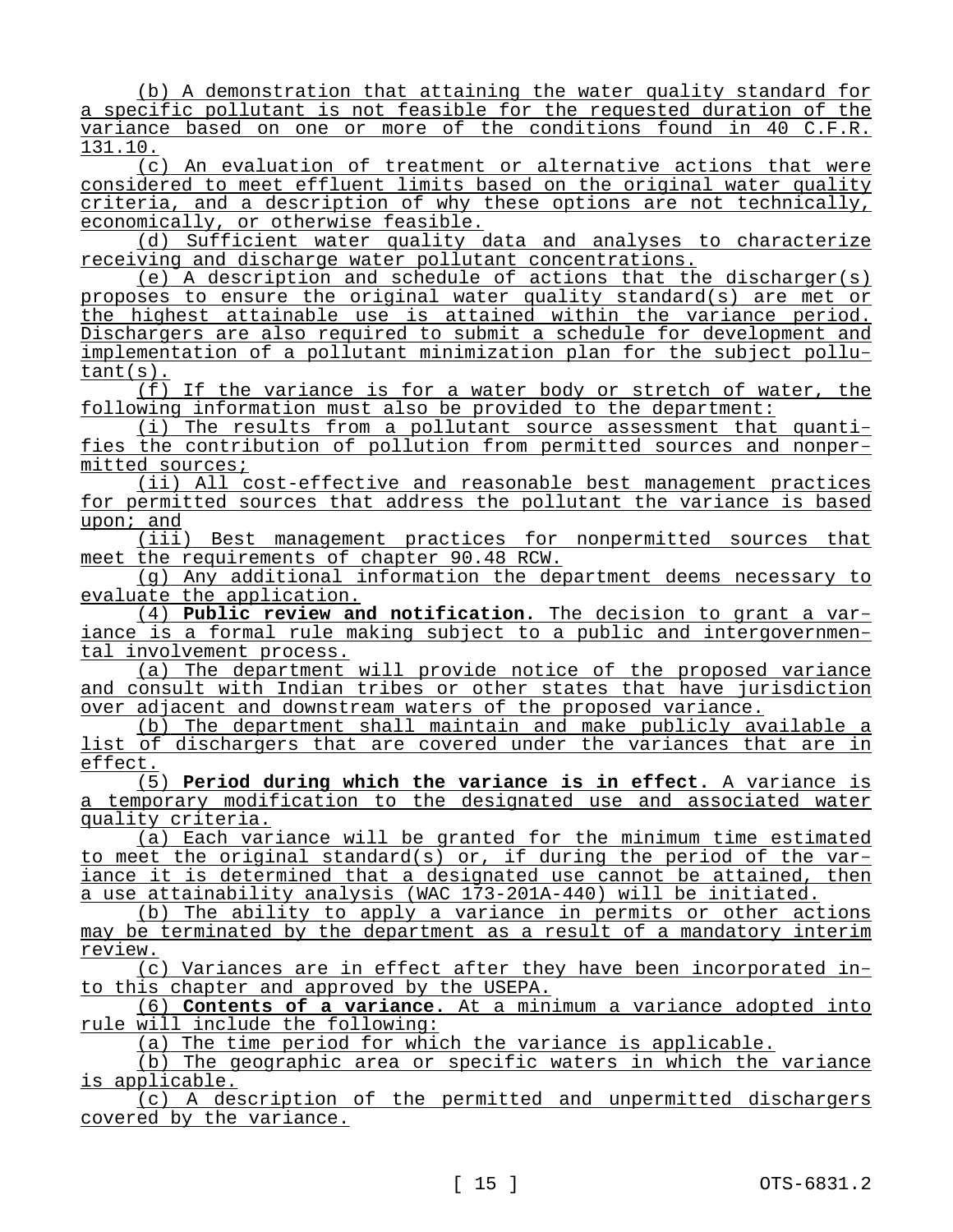(d) Identification of required actions and a schedule, including any measurable milestones, for all pollution sources (permitted and unpermitted) subject to the variance. Dischargers are required to use adaptive management to fine tune and update actions, schedules, and milestones in order to achieve the goals of the variance.

(e) A provision allowing the department to reopen and modify any permits and to revise BMP requirements for unpermitted dischargers as a result of the mandatory interim review of the variance (see subsection (8) of this section).

(7) **Variance permit conditions.** The department must establish and incorporate into NPDES permits all conditions necessary to implement and enforce an approved variance, including:

(a) Effluent limits that represent currently achieved or achievable effluent conditions, or effluent limits that are sufficient to meet the original water quality standard upon expiration of the variance;

(b) Monitoring and reporting requirements; and

(c) A provision allowing the department to reopen and modify the permits based on the mandatory interim review of the variance.

(8) **Mandatory interim review.** The department will conduct an interim review of each variance at least once every five years after the variance is adopted and approved to determine that conditions of the variance are being met and to evaluate whether the variance is still necessary.

(a) Review process for individual discharger and multidischarger variances:

(i) The review shall be coordinated with the public review process of the permit renewal if the variance is being implemented in a permit.

(ii) The review will be focused on the discharger's compliance with permit conditions that are required by the variance as well as an evaluation of whether the variance is still necessary.

(b) Review process for water body variances:

(i) Variances for stretches of waters will be reviewed in a public process conducted by the department every five years after initial adoption of the variance into rule.

(ii) The review will evaluate whether the variance is still necessary, any new information on sources of the pollutant that indicates that reductions could be made that would allow water quality standards to be met in a shorter time frame, as well as any new information that indicates water quality improvements may require more time.

(c) A variance that applies to a permit will be shortened or terminated if the review determines that:

(i) The conditions and requirements of the variance and associated permit requirements have not been complied with unless reasons outside the control of the discharger prevented meeting any condition or requirement; or

(ii) Water quality standards could be met in a shorter time frame, based on new information submitted to the department.

## NEW SECTION

**WAC 173-201A-460 Intake credits.** (1) **General provisions.** The following provisions apply to the consideration of intake credits in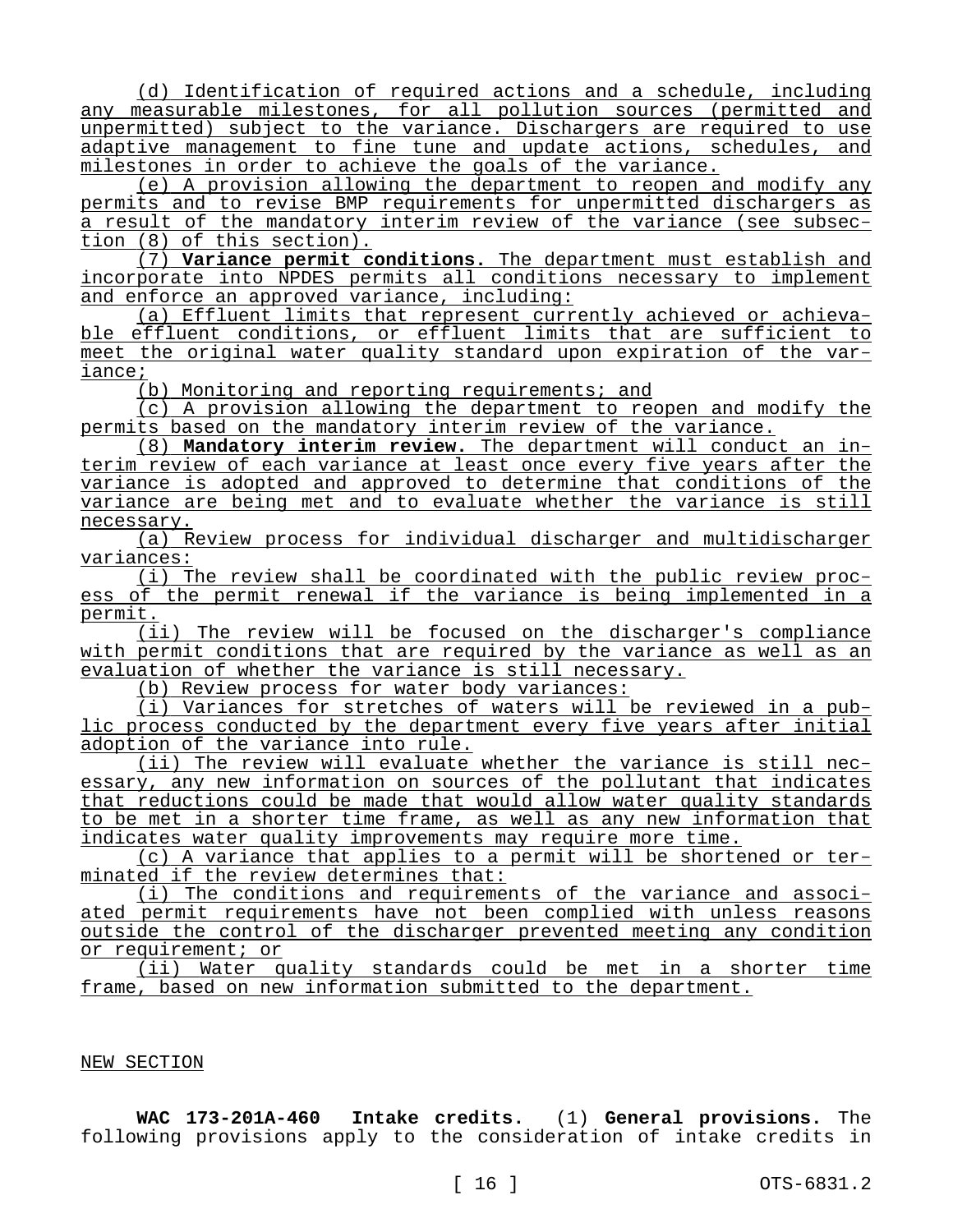determining reasonable potential and establishing water quality based effluent limits (WQBELs) for waste discharge permits issued pursuant to the National Pollutant Discharge Elimination System.

(a) An "intake pollutant" is the amount of a pollutant that is present in public waters (including groundwater as provided in (d) of this subsection) at the time water is removed from the same body of water by the discharger or other facility supplying the discharger with intake water.

(b) An intake pollutant must be from the "same body of water" as the discharge in order to be eligible for an intake credit. An intake pollutant is considered to be from the "same body of water" as the discharge if the department finds that the intake pollutant would have reached the vicinity of the outfall point in the receiving water within a reasonable period had it not been removed by the permittee. This finding will be established if:

(i) The background concentration of the pollutant in the receiving water (excluding any amount of the pollutant in the facility's discharge) is similar to that in the intake water; and

(ii) There is a direct hydrological connection between the intake and discharge points.

(c) The department may also consider other site-specific factors relevant to the transport and fate of the pollutant to make the finding in a particular case that a pollutant would or would not have reached the vicinity of the outfall point in the receiving water within a reasonable period had it not been removed by the permittee.

(d) An intake pollutant from groundwater may be considered to be from the "same body of water" if the department determines that the pollutant would have reached the vicinity of the outfall point in the receiving water within a reasonable period had it not been removed by the permittee.

(2) **Consideration of intake pollutants.**

(a) The department may determine if there is reasonable potential for the discharge of an identified intake pollutant to cause or contribute to an exceedance of a narrative or numeric water quality criterion. If a reasonable potential exists, then water quality-based effluent limits may be established where a discharger demonstrates that the following conditions are met:

(i) The facility removes the intake water containing the pollutant from the same body of water into which the discharge is made;

(ii) The ambient background concentration of the pollutant does not meet the most stringent applicable water quality criterion for that pollutant;

(iii) The facility does not alter the identified intake pollutant chemically or physically in a manner that would cause adverse water quality impacts to occur that would not occur if the pollutants had not been removed from the body of water;

(iv) The timing and location of the discharge would not cause adverse water quality impacts to occur that would not occur if the identified intake pollutant had not been removed from the body of water;

(v) For the purpose of determining reasonable potential, the facility does not contribute any additional mass of the identified intake pollutant to its wastewater; and

(vi) For the purpose of determining water quality-based effluent limits; the facility does not increase the identified intake pollutant concentration at the point of discharge as compared to the pollutant concentration in the intake water. A discharger may add mass of the pollutant to its waste stream if an equal or greater mass is removed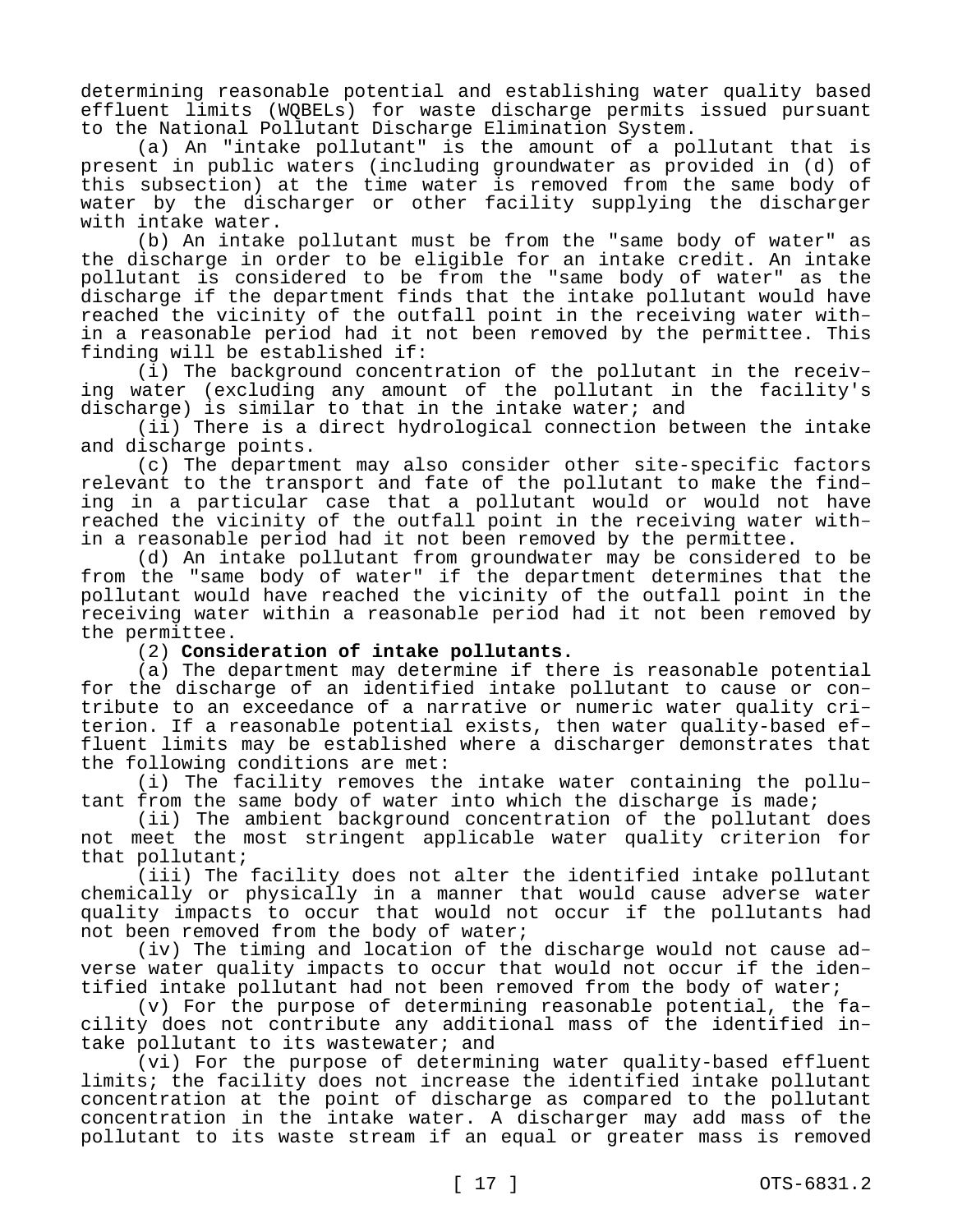prior to discharge, so there is no net addition of the pollutant in the discharge compared to the intake water.

(b) Upon a finding under (a) of this subsection that an intake pollutant in the discharge does not cause, has the reasonable potential to cause, or contribute to an exceedance of an applicable water quality standard, the department is not required to include a water quality-based effluent limit for the identified intake pollutant in the facility's permit.

(c) Where intake water for a facility is provided by a municipal water supply system and the supplier provides treatment of the raw water that removes an intake water pollutant, the concentration of the intake water pollutant will be determined at the point where the water enters the water supplier's distribution system.

(d) Where a facility discharges intake pollutants from multiple sources that originate from the receiving water body and from other water bodies, the department may derive an effluent limit reflecting the flow-weighted amount of each source of the pollutant provided that conditions in (a) through (c) of this subsection are met and adequate monitoring to determine compliance can be established and is included in the permit.

AMENDATORY SECTION (Amending WSR 03-14-129, filed 7/1/03, effective 8/1/03)

**WAC 173-201A-510 Means of implementation.** (1) **Permitting.** The primary means to be used for controlling municipal, commercial, and industrial waste discharges shall be through the issuance of waste discharge permits, as provided for in RCW 90.48.160, 90.48.162, and 90.48.260. Waste discharge permits, whether issued pursuant to the National Pollutant Discharge Elimination System or otherwise, must be conditioned so the discharges authorized will meet the water quality standards. No waste discharge permit can be issued that causes or contributes to a violation of water quality criteria, except as provided for in this chapter.

(a) Persons discharging wastes in compliance with the terms and conditions of permits are not subject to civil and criminal penalties on the basis that the discharge violates water quality standards.

(b) Permits must be modified by the department when it is determined that the discharge causes or contributes to a violation of water quality standards. Major modification of permits is subject to review in the same manner as the originally issued permits.

(2) **Miscellaneous waste discharge or water quality effect sources.** The director shall, through the issuance of regulatory permits, directives, and orders, as are appropriate, control miscellaneous waste discharges and water quality effect sources not covered by subsection (1) of this section.

(3) **Nonpoint source and storm water pollution.**

(a) Activities which generate nonpoint source pollution shall be conducted so as to comply with the water quality standards. The primary means to be used for requiring compliance with the standards shall be through best management practices required in waste discharge permits, rules, orders, and directives issued by the department for activities which generate nonpoint source pollution.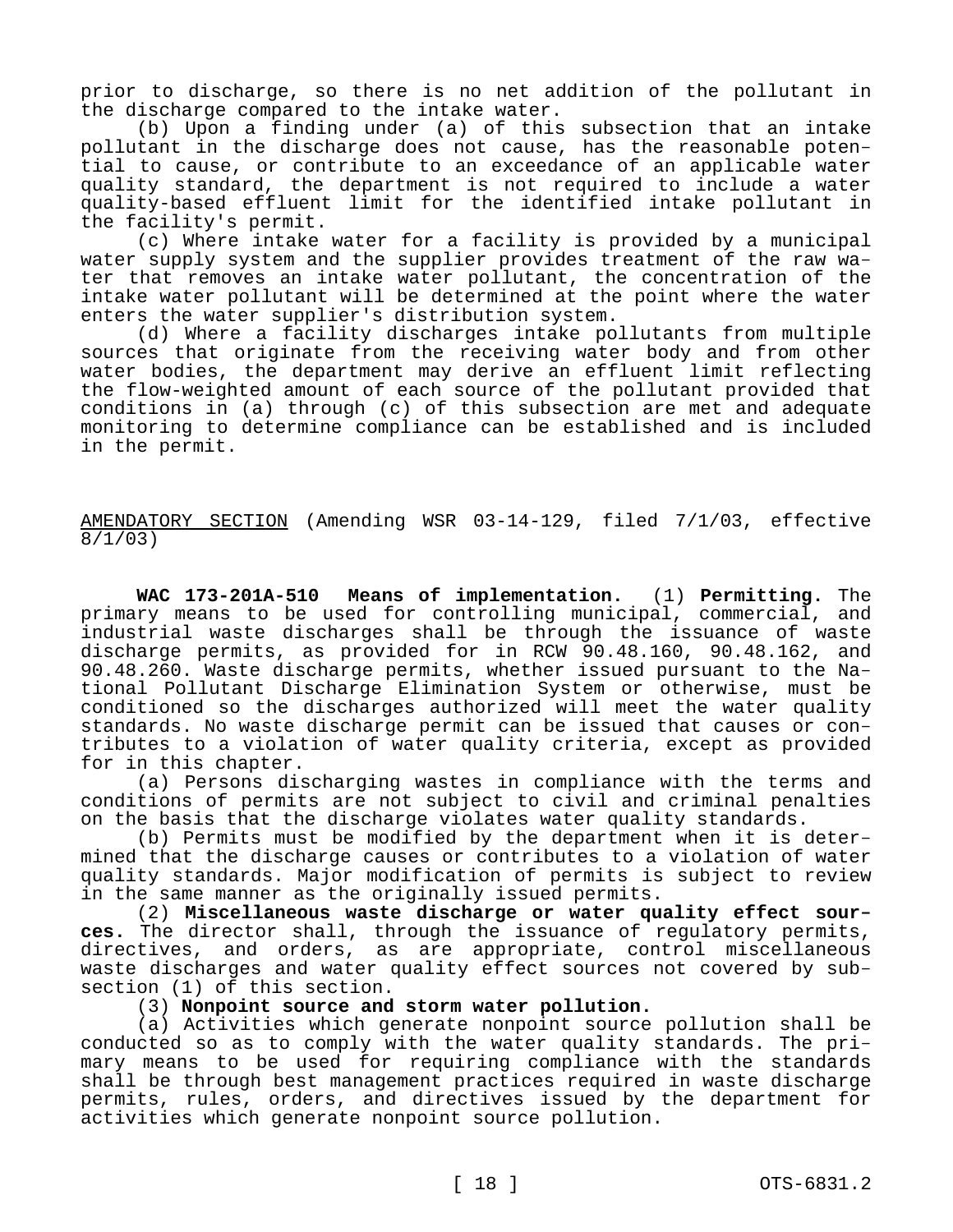(b) Best management practices shall be applied so that when all appropriate combinations of individual best management practices are utilized, violation of water quality criteria shall be prevented. If a discharger is applying all best management practices appropriate or required by the department and a violation of water quality criteria occurs, the discharger shall modify existing practices or apply further water pollution control measures, selected or approved by the department, to achieve compliance with water quality criteria. Best management practices established in permits, orders, rules, or directives of the department shall be reviewed and modified, as appropriate, so as to achieve compliance with water quality criteria.

(c) Activities which contribute to nonpoint source pollution shall be conducted utilizing best management practices to prevent violation of water quality criteria. When applicable best management practices are not being implemented, the department may conclude individual activities are causing pollution in violation of RCW 90.48.080. In these situations, the department may pursue orders, directives, permits, or civil or criminal sanctions to gain compliance with the standards.

(d) Activities which cause pollution of storm water shall be conducted so as to comply with the water quality standards. The primary means to be used for requiring compliance with the standards shall be through best management practices required in waste discharge permits, rules, orders, and directives issued by the department for activities which generate storm water pollution. The consideration and control procedures in (b) and (c) of this subsection apply to the control of pollutants in storm water.

## (4) **General allowance for compliance schedules.**

(a) Permits( $(\tau)$ ) and orders( $(\tau)$  and directives of)) issued by the department for existing discharges may include a schedule for achieving compliance with effluent limits and water quality ((eriteria contained in this chapter)) standards that apply to:

(i) Aquatic life uses; and

(ii) Uses other than aquatic life.

((Such)) (b) Schedules of compliance shall be developed to ensure final compliance with all water quality-based effluent limits and the water quality standards in the shortest practicable time. ((Decisions regarding)) The department will decide whether to issue schedules of compliance (( $\text{with}$  be made)) on a case-by-case basis ((by the department)). Schedules of compliance may not be issued for new discharges. Examples of schedules of compliance that may be issued ((to allow for)) include:

(i) Construction of necessary treatment capability;

(ii) Implementation of necessary best management practices;

(iii) Implementation of additional storm water best management practices for discharges determined not to meet water quality ((eriteria)) standards following implementation of an initial set of best management practices; and

(iv) Completion of necessary water quality studies( $(i - or (v)$  resolution of a pending water quality standards' issue through rule-making action)) related to implementation of permit requirements to meet effluent limits.

 $((+b))$  (c) For the period of time during which compliance with water quality ((criteria)) standards is deferred, interim effluent ((<del>limitations</del>)) limits shall be formally established, based on the best professional judgment of the department. Interim effluent ((limitations)) limits may be numeric or nonnumeric (e.g., construction of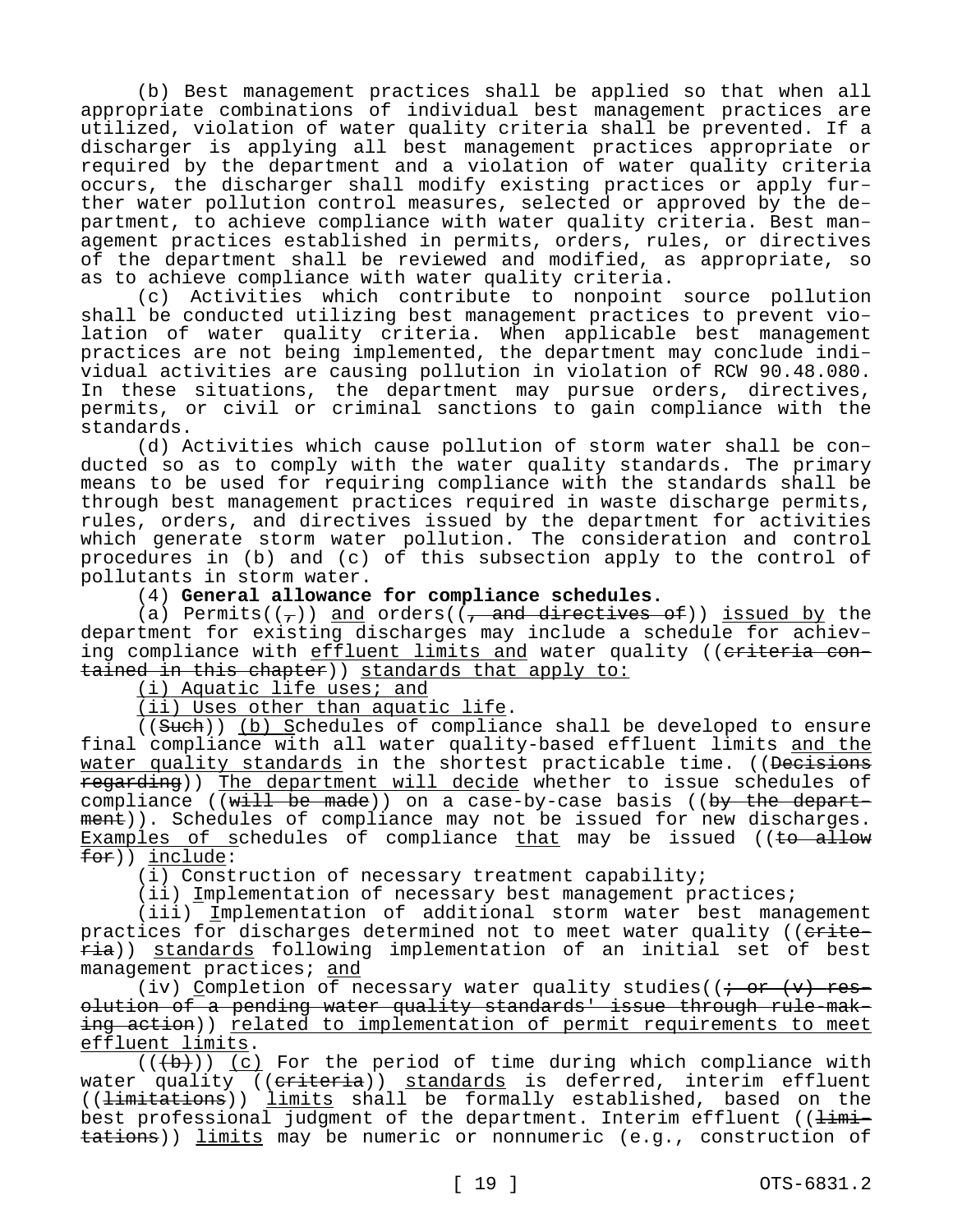necessary facilities by a specified date as contained in an ((ecology)) order or permit), or both.

 $((+e))$  (d) Prior to establishing a schedule of compliance, the department shall require the discharger to evaluate the possibility of achieving water quality ((eriteria)) standards via nonconstruction changes (e.g., facility operation, pollution prevention). Schedules of compliance ((<del>may in no case exceed ten years, and</del>)) <u>shall meet re-</u> quirements in WAC 173-220-140 and shall require compliance with the specified requirements as soon as practicable. Compliance schedules shall generally not exceed the term of any permit unless the department determines that a longer time period is needed to come into compliance with the applicable water quality standards.

(e) When an approved total maximum daily load, or TMDL, has established waste load allocations for permitted dischargers, a longer period of time for a compliance schedule may be authorized if the department has determined that:

(i) The permittee is not able to meet its waste load allocation in the TMDL solely by controlling and treating its own effluent;

(ii) The permittee has made significant progress to reduce pollutant loading during the term of the permit;

(iii) The permittee is meeting all of its requirements under the TMDL as soon as possible; and

(iv) Actions specified in the compliance schedule are sufficient to achieve water quality standards as soon as possible.

(5) **Compliance schedules for dams:**

(a) All dams in the state of Washington must comply with the provisions of this chapter.

(b) For dams that cause or contribute to a violation of the water quality standards, the dam owner must develop a water quality attainment plan that provides a detailed strategy for achieving compliance. The plan must include:

(i) A compliance schedule that does not exceed ten years;

(ii) Identification of all reasonable and feasible improvements that could be used to meet standards, or if meeting the standards is not attainable, then to achieve the highest attainable level of improvement;

(iii) Any department-approved gas abatement plan as described in WAC 173-201A-200 (1)(f)(ii);

(iv) Analytical methods that will be used to evaluate all reasonable and feasible improvements;

(v) Water quality monitoring, which will be used by the department to track the progress in achieving compliance with the state water quality standards; and

(vi) Benchmarks and reporting sufficient for the department to track the applicant's progress toward implementing the plan within the designated time period.

(c) The plan must ensure compliance with all applicable water quality criteria, as well as any other requirements established by the department (such as through a total maximum daily load, or TMDL, analysis).

(d) If the department is acting on an application for a water quality certification, the approved water quality attainment plan may be used by the department in its determination that there is reasonable assurance that the dam will not cause or contribute to a violation of the water quality standards.